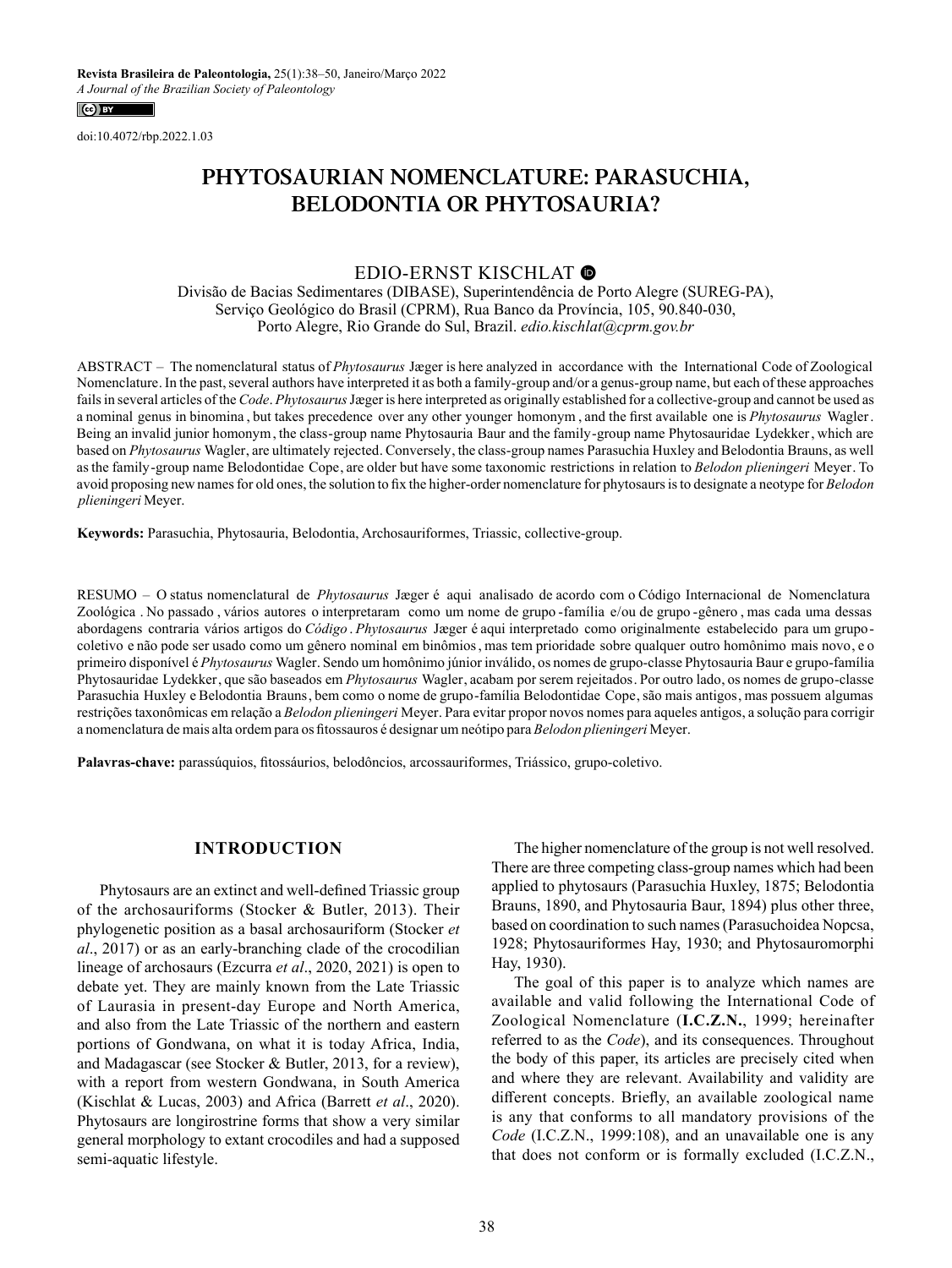1999:110). Unavailable names are termed *nomina nuda* (I.C.Z.N., 1999:111, "*nomen nudum*"). A valid name is the correct available name for a taxon, potentially the oldest one (I.C.Z.N., 1999:110), and an invalid name is any available name that are a junior homonym/synonym or was formally rejected/suppressed (I.C.Z.N., 1999:109).

#### **THE CLASS-GROUP NAMES**

The Copenhagen Decisions (I.C.Z.N., 1957:38) called "'Order/Class-Group' of categories to denote all the categories from Sub-Order to Super-Class (both inclusive)" and was the intention extend the Principle of Coordination with a designation of "a type genus for every nominal unit in the group in question". But this was not implemented (see Hemming, 1958) in the four following official editions of the *Code* (1961, 1964, 1985, 1999). Dubois (1984:8) propose to shorten the term "Order/Class-Group" names as only classgroup ("groupe-classe") names. Today the *Code* partially rules the class-group names in Art. 1.2.2. that expressly notes that the "Articles 1-4, 7-10, 11.1-11.3, 14, 27, 28 and 32.5.2.5 also regulate names of taxa at ranks above the family group".

The importance of a type-genus for class-group names had been noted by some authors (*e*.*g*., Mayr, 1969:359; Dubois, 1984:8) and this idea returned with a new dressing in the Phylogenetic System when Padian *et al*. (1999:70) propose "anchoring clades with their eponymous genera" as a specifier in a clade definition (Sereno, 2005:598). The result is that the eponymous genus works as a type-genus. As every genus has type-species, there is no need to repeat the species name. For example, Crocodylia Loveridge, 1946 (see Ross *et al*., 2010:25), has a non-sense usage if not including *Crocodylus* Laurenti, 1768, which is firmly tied to its type-species *Crocodylus niloticus* Laurenti, 1768. As a result, *C*. *niloticus* is the only nomenclatural true *Crocodylus*, and the currently remaining species included in this nominal genus are so included because of some subjective taxonomic convenience. There are six available and valid genus-group names (*Oopholis* Gray, 1844; *Palinia* Gray, 1844; *Motinia* Gray, 1844; *Bombifrons* Gray, 1862; *Temsacus*, Gray, 1862; and *Philas* Gray, 1874) subsumed under the current taxonomic framework of the nominal genus *Crocodylus* (see Pan *et al*., 2020). However, some class-group names were proposed before a fake-eponymous genus-group name, only available later (*e*.*g*., Archosauria Cope, 1869, and *Archosaurus* Tatarinov, 1960; Dinosauria Owen, 1842, and *Dinosaurus* Fischer-von-Waldheim, 1847) and this is the case of Parasuchia Huxley, 1875, and *Parasuchus* Lydekker, 1883.

#### **Parasuchia Huxley, 1875**

Parasuchia was introduced by T.H. Huxley (1875:427, 430; "suborder") including *Stagonolepis* Agassiz, 1844, and *Belodon* Meyer, 1842, as a basal grade of crocodilian evolution. It must be noted that *Parasuchus* was not included, and it is a fake-eponymous name. It was cited in Huxley (1870:49) as a *nomen nudum*, and later in a transcription of the discussion after the presentation of T.H. Huxley at the Geological Society of London (Huxley, 1875:437), also as a *nomen nudum*. The genus name *Parasuchus* would be formally available later in Lydekker (1883:65, 1885:22).

Huxley (1875:429) divided the crocodilians into three grades of evolution. The most basal ones (Parasuchia), intermediate forms (Mesosuchia), and the most advanced ones, "the most Crocodilian of Crocodiles" (Eusuchia).

Although *Stagonolepis* was introduced to name supposed fish scales (Agassiz, 1844:139), additional material cleared its unambiguous nature as crocodilian relative (see Huxley, 1859, 1875, 1877; Walker, 1961; Gower & Walker, 2002), but *Belodon* turned to be quite obscure among additional fragmentary material from different localities (Meyer, 1844, 1847; Plieninger, 1857).

Nopcsa (1928:182) proposed the suborder Parasuchoidea also including aetosaurs (family "Aëtosauridae") and phytosaurs (family Belodontidae) in a meaning virtually identical to Huxley (1875) as a group of archosaurs. We should note that Nopcsa (1928) did not mention *Parasuchus*  Lydekker, 1883 (or 1885). Parasuchoidea Nopcsa, 1928, would be a junior homonym of the theoretical older superfamily name (Parasuchoidea) coordinated to Parasuchidae Lydekker, 1885 (*cf*. Art. 29.2), and it is here proposed to not be used anytime. Although it is available (Arts. 1.2.2), as representing a junior homonymous name (Art. 10.6) of Parasuchoidea Lydekker, 1885, it is invalid.

Romer (1956:597) applied the name Parasuchia to *Parasuchus* Lydekker, 1883, and its allies (*Belodon* was included with doubts), in the exclusion of *Stagonolepis*. Later, Sereno (1991:15) defined Parasuchia as the clade comprising "*Angistorhinus*, *Francosuchus*, *Mystriosuchus*, *Nicrosaurus*, *Parasuchus*, *Rutiodon*, and all descendants of their common ancestor". This nodal definition did not use *Belodon* as a specifier nor does its original phylogenetic extension include *Stagonolepis*, to the contrary, *Stagonolepis* was excluded as in Romer (1956). It also does not support the incorporation of newly discovered basal phytosaurian taxa, that will bridge the morphological gap with other groups.

The lectotype of *Parasuchus hislopi* Lydekker, 1883, is fragmentary (Chatterjee, 1974:252), and a neotype, described in Chatterjee (1978) and Kammerer *et al*. (2016), was recently proposed (Chatterjee, 2001:35; Hungerbühler, 2001:229; I.C.Z.N., 2003a:174).

#### **Belodontia Brauns, 1890**

Belodontia was introduced by Brauns (1890:202) citing *Belodon* Meyer, 1842 (page 160) as related to crocodilians, noting similar skull openings as figured in Nicholson (1879) and Hoernes (1884). So, Meyer's (1842) authorship was indirectly referred. Brauns (1890) is an obscure paper and the only reference to it in the phytosaur literature was in Hay (1930:140). Baur (1894:317,322), when introducing Phytosauria, indicated Belodontia as an alternative name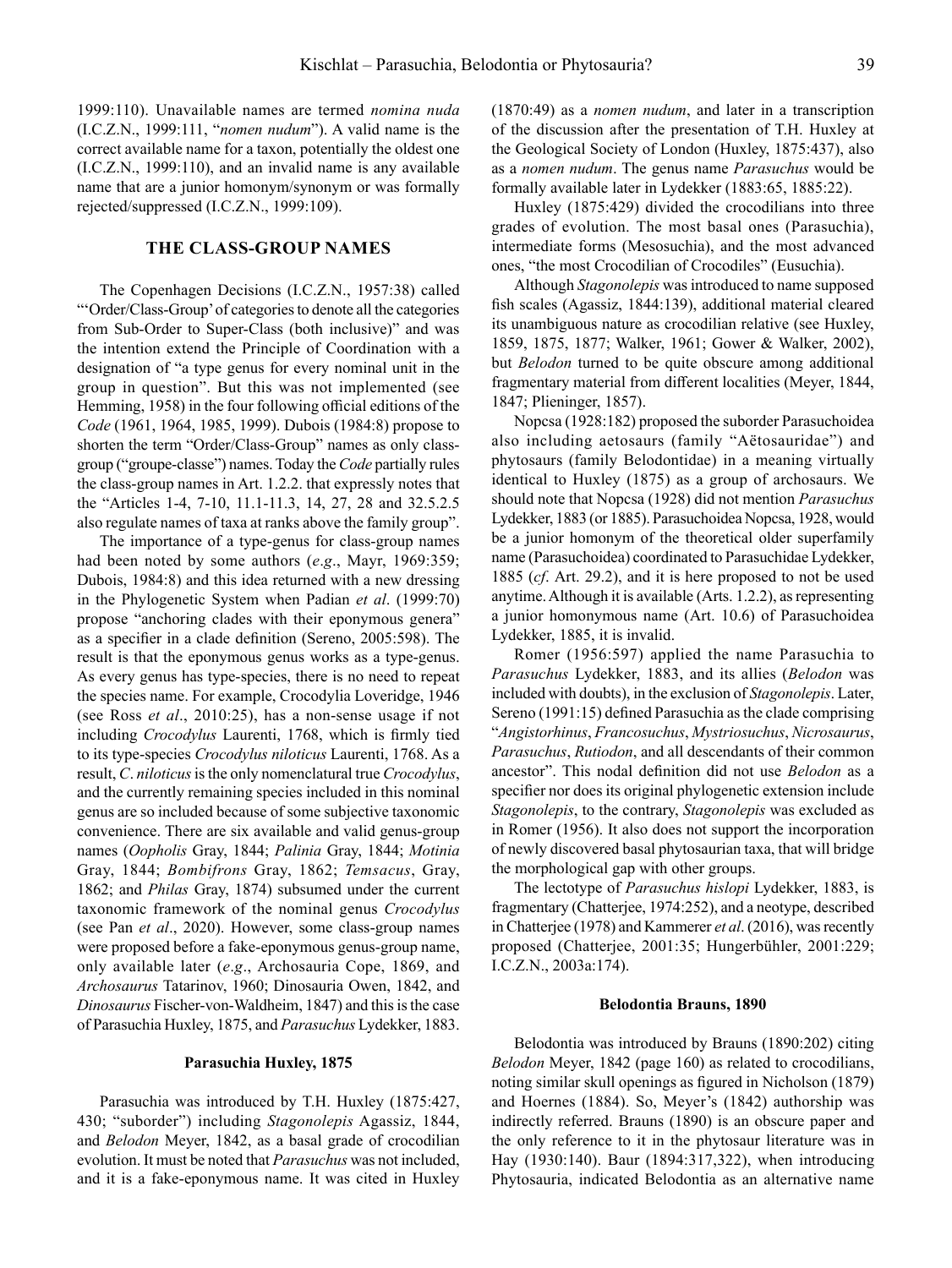("Phytosauria (Belodontia)") without any reference to Brauns (1890). On the other hand, Marsh (1895:485, 1896:232) cited Belodontia for "another group of extinct Reptiles, which may be termed the *Belodontia*", again with no reference to Brauns (1890). Concerning the family-group name, Cope (1871:234) was the first to introduce "Belodontidæ".

Belodontia Brauns, 1890, is a perfect name and any problem with its usage is related to its eponym *Belodon* Meyer, 1842, which also has the same taxonomic limitations as one of the original specifiers of Parasuchia.

The type-species of *Belodon* is *B*. *plieningeri* Meyer, 1842. It was introduced (Meyer, 1842:302) in an abstract noting "a saur with a more common tooth structure, which I named *Belodon plieningeri* because of the arrow-shaped format of its teeth" ("ein Saurus mit gewöhnlicherer Zahn-Struktur, dem ich wegen der Pfeil-förmigen Gestalt seiner Zähne den Namen *Belodon plieningeri* gegeben habe"). The *Code* (Art. 12.1) asks that names published before 1931 "must be accompanied by a description or a definition of the taxon that it denotes". Concerning this Art 12.1, it is only necessary the existence of a description or, alternatively, a definition, intending to separate the new taxon from its supposed kins. Hence any posterior subjective evaluation understanding this description/definition as complete or incomplete, good or bad, correct or wrong, clever or dumb, extensive or short, up-to-date or obsolete, is irrelevant. These are personal concepts that change in time. I accept Meyer's (1842) description (*contra* Hungerbühler, 1998:248), although very poor, almost an etymological explanation, it is still a description. The type-series came from Löwenstein (Stubensandstein, northern Württemberg, Germany), with doubts from Affaltrach (Hungerbühler, 2002:377). The syntypes comprise two teeth with one in place in a fragment of a mandible (Meyer, 1844:43, pl. 12, figs. 20 & 21; 1847:148, plate 20, figs. 2 & 3; Hungerbühler, 1998:248) and they are now probably lost (Hungerbühler, 1998:375). As such, *Belodon plieningeri* had been considered a *nomen dubium* by many authors (*e*.*g*., McGregor, 1906:31; Westphal, 1963:161, 1976:111; Gregory, 1969:44; Gregory & Westphal, 1969:1296; Ballew, 1989:326; Hunt & Lucas, 1989:340; Long & Murry, 1995:62; Hungerbühler, 1998:249; Hungerbühler & Hunt, 2000:475) but no one challenged its nature as a phytosaur (using Jæger's, 1828, name in vernacular English, see ahead). As *Belodon* is a phytosaur, Belodontia Brauns, 1890, is an available formal name for the group. Therefore, Belodontia was phylogenetically defined by Kischlat (2002:283) as all the ancestry of *Belodon* and its descendants, not shared by *Aetosaurus* and/or *Crocodylus*  ("toda a ancestralidade de *Belodon* e sua descendência, não compartilhada por *Aetosaurus* e/ou *Crocodylus*").

#### **Phytosauria Baur, 1894**

Phytosauria has a competing usage with Parasuchia as a class-group name (*e*.*g*., Romer, 1956:597; Appleby *et al*., 1967:709) for phytosaurs. The history of the name is complex, but it was introduced, as such, by Baur (1894:317, 322)

giving "*Phytosaurus* oder *Belodon*" as examples. As a result, *Phytosaurus* is the eponym. Other class-group names were also introduced using the same eponym: Phytosauromorphi ("order") and Phytosauriformes ("suborder"), both from Hay (1930:137, 140).

Jæger (1828:22) introduced *Phytosaurus* in an ambiguous way. First (page 22) he noted: "However, it would be quite possible that this bone belonged to one of the **two** following **new genera of reptiles**, which were only discovered in the same type of rock in Autumn 1826, and **which I refer to under the common name** *Phytosaurus*" ("Es wäre jedoch gar wohl möglich, daß dieser Knochen einer der **zwei** folgenden **neuen Reptiliengattungen** zugehörte, die erst im Herbst 1826 in derselben Gebirgsart entdeckt wurden, und **die ich voläufig mit dem gemeinschaftlichen Namen** *Phytosaurus* **bezeichne**", my bold). Here it is clear that he was not talking about the *Gattung* (= genus) *Phytosaurus*, but about two following new reptile genera ("neuen Reptiliengattungen") that would be described on pages ahead as *Cylindricodon* and *Cubicodon*, and *Phytosaurus* would be some category above both.

On page 23 he continued: "This is particularly noticeable in the pieces which contained the remains of bones of the **first species or genus of** *Phytosaurus***, which I call** *Cylindricodon* [...]" ("Dieß bemerkt man auch insbesondere an den Stücken, welche die nun zu beschreibende Ueberreste von Knochen der **ersten Art oder Gattung von** *Phytosaurus***, welche ich**  *Cylindricodon* **nenne** […]", my bold).

On the same page: "The stone, in which teeth and remnants of the jaw of a **second species or genus, which I would like to call** *Cubicodon*, were found, showed almost the same quality […]" ("Dieselbe Beschaffenheit beinahe zeigte der Stein, in welchem sich Zähne und Ueberreste des Kiefers einer zweiten **Art oder Gattung fanden, die ich** *Cubicodon* **nennen möchte** [...]", my bold).

On page 38, it was written: "The somewhat different manner in which the teeth are fastened seems to me to permit the association of this fossil reptile **under the same genus or family** *Phytosaurus*, and I have named **the genus or species**  *Cubicodon* after the shape of the teeth, since the teeth in the nature of the outer surface many resemblances to those of the *Cylindricodon* […] ("Die etwas verschiedene Art der Befestigung der Zähne scheint mir doch die Vereinigung dieses Fossilen Reptils **unter dieselbe Gattung oder Familie**  *Phytosaurus* zu gestatten, und ich habe die **Gattung oder Art** nach der Form der Zähne *Cubicodon* genannt, da zwar die Zähne in der Beschaffenheit der äußeren Oberfläche viele Aehnlichkeit mit denen des *Cylindricodon* […]", my bold).

In the end, on page 44: "Only when several remains of these animals have been brought together will it be possible to decide **whether the two species mentioned exist as separate genera** or whether they can perhaps be united with the *Iguanodon* and several living reptiles **to form a family of herbivorous reptiles, for which I propose the name** *Phytosaurus*" ("Es wird sich wohl erst, wenn mehrere Ueberreste dieser Thiere zusammengebracht sind,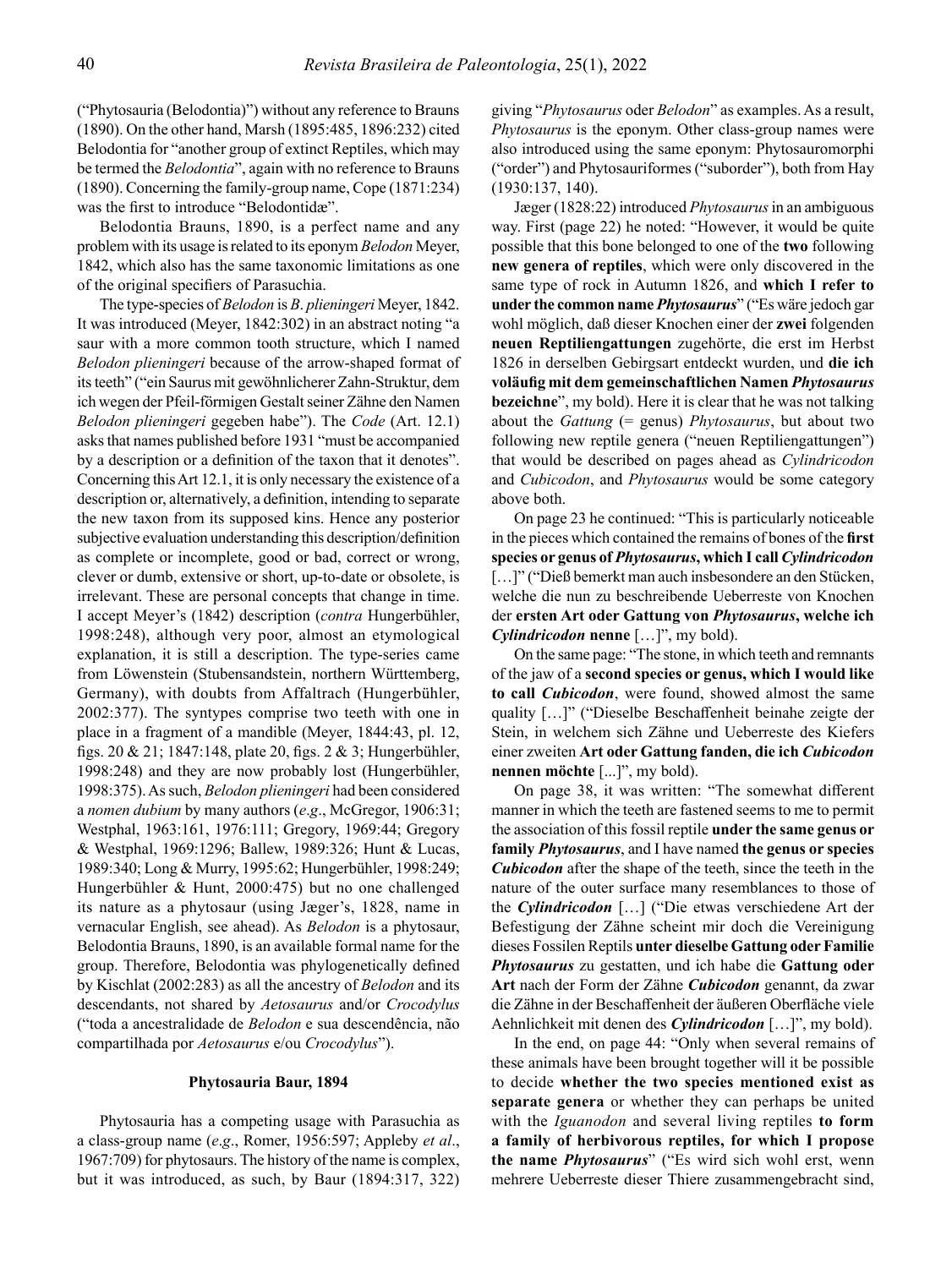entscheiden lassen, ob die angeführte **beide Arten als besondere Gattungen für sich bestehen** oder vielleicht mit dem *Iguanodon* und mehreren lebenden Reptilien wenigstens **zu einer Familie pflanzenfressender Reptilien vereinigt werden können, für welche ich den Namen** *Phytosaurus* **vorschlagen möchte**", my bold).

In Jæger's (1828:48) "explanation of the images" ("Erklärung der Abbildungen") these names were used in a uninominal nomenclature (*i*.*e*., "*Phytosaurus*", "*Cylindricodon*" and "*Cubicodon*"), at the same time using several other binomina which were discussed in the text (*e*.*g*., "*Crocodilus bollensis*" and "*Ichthyosaurus tenuirostris*").

In sum, Jæger (1828) introduced *Phytosaurus* as a familygroup name **or, alternatively,** a genus-group name, and not as a family-group name **and** a genus-group name. The names were **not introduced simultaneously in both categories, and both categories mutually exclude each other** (*cf*. Art. 1.2.2). In the same way, *Cylindricodon* and *Cubicodon* were proposed as genus-group names **or, alternatively,** as speciesgroup names and not as genus-group names **and** species-group names. They also were **not introduced simultaneously in both categories,** and again, **both categories are mutually exclusive** (*cf*. Art. 1.2.2). And in the case of *Phytosaurus* being a family-group name, it could also include *Iguanodon* Mantell, 1825.

#### *Phytosaurus* Jæger, 1828, as a family-group name

Meyer (1861:253) was the first to accept *Phytosaurus* Jæger, 1828, as a family ("Familie der Phytosaurier"). He expressly noted (Meyer, 1861:294) that Jæger's (1828) "own **family** of herbivorous saurs, **the phytosaurs**, of which he differentiates between **two genera,** *Cylindricodon* **and**  *Cubicodon*" ("eigenen **Familie** pflanzenfressender Saurier, **den Phytosauriern**, beilegt, deren er **zwei Gattungen,**  *Cylindricodon* **und** *Cubicodon*, unterscheidet"). Later, Lydekker (1888:123), proposed "family Phytosauridae" as an alternative name for Belodontidae Cope, 1871.

Concerning the *Code*, a family-group name must be first published as "a noun in the nominative plural formed from the stem of an available generic name […]; the generic name must be a name then used as valid in the new family-group taxon [...] (use of the stem alone in forming the name is accepted as evidence that the author used the generic name as valid in the new family-group taxon unless there is evidence to the contrary)" (Art. 11.7.1.1 [& Arts. 29, & 63, & 64]). As Jæger's (1828) "Familie *Phytosaurus*" and "Gattung *Phytosaurus*" are mutually exclusive, the theoretical family Phytosaur[idae] will not include the genus *Phytosaurus*. But the genus-group names *Cylindricodon* und *Cubicodon* Jæger, 1828, even with no species associated (*cf*. Art. 67.2.2), would be available because "every new name published before 1931 *must* […] *be accompanied by a description* […]" (Art. 12.1, my italics). And this was originally done by Jæger (1828).

In sum, the putative family-group name *Phytosaurus* Jæger, 1828, is unavailable because it is not originally "in the nominative plural" (Art. 29) and "the generic name [*Phytosaurus*] must be a name then used as valid in the new family-group taxon" (Arts.  $63, & 64$ ). Alternatively, the now new name "Familie der Phytosaurier", as used by Meyer (1861:253), is also unavailable because it has the same problems: not in the German nominative plural (*cf*. Art. 11.7.2, should be Familie der Phytosauriden, *contra* Doyle & Sues, 1995:546) and *Phytosaurus* was not "used as valid in the new family-group taxon" (Arts. 63, & 64).

The conclusion is that:

- (i) *Phytosaurus* Jæger, 1828; and "Familie der Phytosaurier" Meyer, 1861, are both unavailable (*contra* Doyle & Sues, 1995:546) as family-group names (Arts. 11.7.1.1, & 11.7.2, & 29, & 63, & 64);
- (ii) The family-group name Phytosauridae Lydekker, 1888, is not a latinization of Meyer's (1861), as such considered by Doyle & Sues (1995:546), but a new proposed name and the putative *Phytosaurus* Jæger, 1828, **is not** its type-genus (see ahead);
- (iii) The genus-group names *Cylindricodon* Jæger, 1828, and *Cubicodon* Jæger, 1828, are available (*cf*. Meyer, 1860a:212; *cf*. Romer, 1956:598, 1966:368), even with no species associated, because they were originally described (Arts. 12.1, & 67.2.2).

#### *Phytosaurus* Jæger, 1828, as a genus-group name

The *Code* expressly asks for the "Principle of Binominal Nomenclature" where the "scientific name of a species, and not of a taxon of any other rank, is a combination of two names (a binomen), the first being the generic name and the second being the specific name" (Art. 5). As Jæger (1828) did not use in any place the binominal nomenclature concerning *Phytosaurus* associated with *Cylindricodon*, and *Phytosaurus* associated with *Cubicodon*, at the same time he used some other binomina in his text (*e*.*g*., "*Crocodilus bollensis*" and "*Ichthyosaurus tenuirostris*"), it is clear that was not his intention to propose "*Phytosaurus cylindricodon*" and "*Phytosaurus cubicodon*" (*cf.* Art. 11.4.1) as used by many later authors (*e*.*g*., Wagler, 1830:140; Meyer, 1832:114, 222; Bronn, 1835:192; McGregor, 1906:93; Huene, 1911:38; Mehl, 1915:161; Camp, 1930:140; Gregory, 1962:679). In the absence of the binominal nomenclature the putative genusgroup name *Phytosaurus* Jæger, 1828, is unavailable.

The *Code* also asks that "a species-group name must be published in unambiguous combination with a generic name (either explicit, or implicit by context)" (Art. 11.9.3) which is not originally the case in Jæger (1828). It must be noted that the usage of uninominal nomenclature by him where *Phytosaurus* could be a genus-group name or not, and *Cylindricodon* and *Cubicodon* could be species-group names, or not. The absence of combination, even implicit, of the names *Cylindricodon* and *Cubicodon* to *Phytosaurus* makes them unavailable as species-group names.

The first author who unambiguously accepted *Phytosaurus* as a genus-group name was Wagler (1830:140) who expressly wrote the binomina *"Phytos*[*aurus*] *cubicodon"* and "*Phytos*[*aurus*] *cylindricodon*", indicating (*cf*. Art. 12.2.1) both as from Jæger (1828). As the *Code* (Art. 50.1)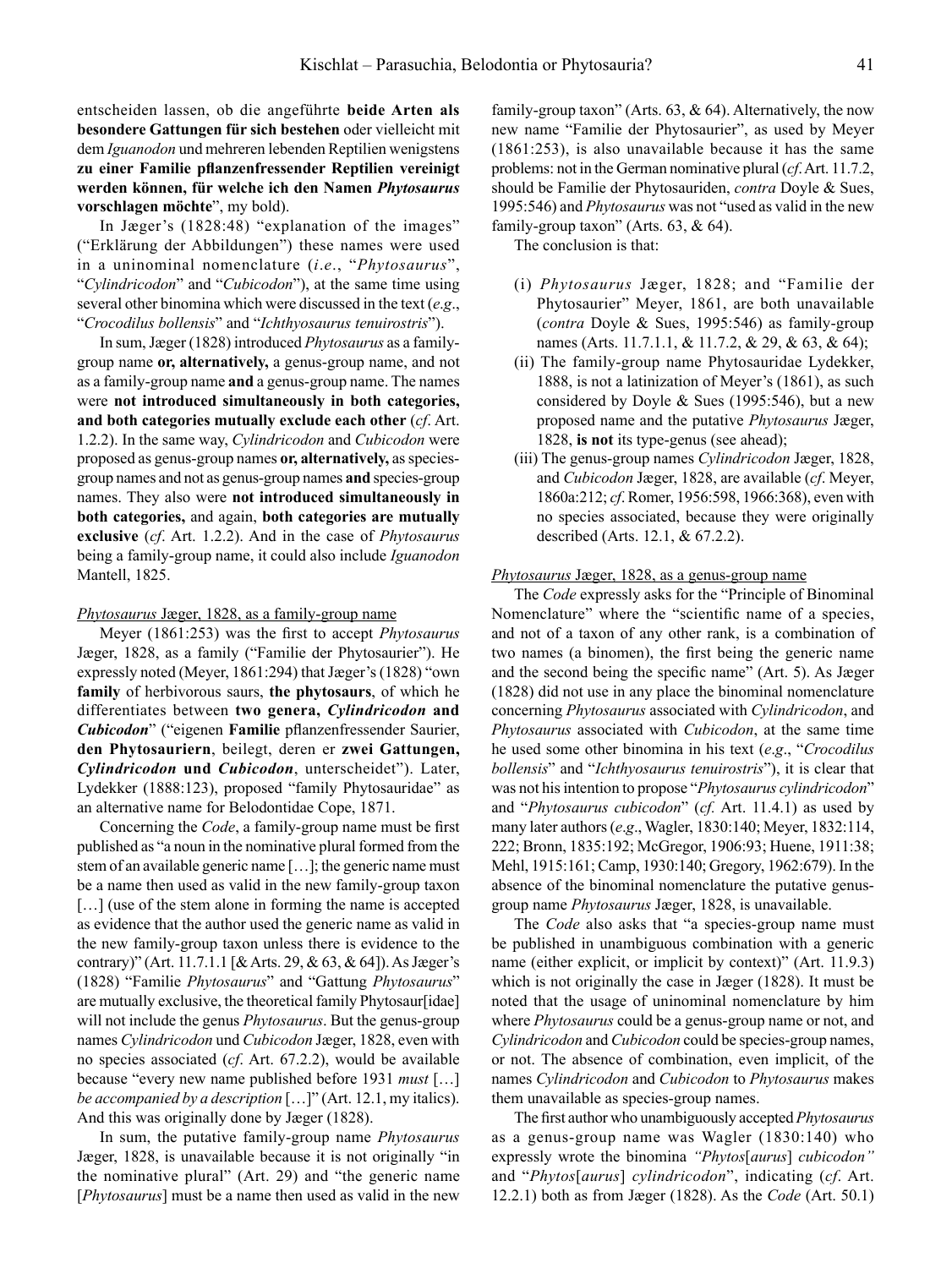asks that the "author of a name or nomenclatural act is the person who first publishes it […] in a way that satisfies the criteria of availability […]" the binomina *Phytosaurus cylindricodon* and *Phytosaurus cubicodon* are from Wagler (1830). Or, in other words, the nominal genus *Phytosaurus* and the nominal species [*Phytosaurus*] *cylindricodon* and [*Phytosaurus*] *cubicodon*, have all the same authorship to be credited to Wagler (1830). Later, Lydekker (1888:124) fixed *Phytosaurus cylindricodon* Wagler, 1830, as the type-species of *Phytosaurus* Wagler, 1830.

In the unavailability of *Phytosaurus* Jæger, 1828, as a genus-group name, the family-group name Phytosauridae Lydekker, 1888, will have *Phytosaurus* Wagler, 1830, as its type-genus (although wrongly credited to "Jäger", 1828).

The conclusion is that:

- (i) *Phytosaurus* Jæger, 1828, as a genus-group name, is unavailable (Art. 11.4.1), otherwise *Phytosaurus* Wagler, 1830, is available;
- (ii) The putative binomina *Phytosaurus cylindricodon* Jæger, 1828, and *Phytosaurus cubicodon* Jæger, 1828, are unavailable (Art. 11.9.3), otherwise the binomina *Phytosaurus cylindricodon* Wagler, 1830, and *Phytosaurus cubicodon* Wagler, 1830, are available;
- (iii) The type-genus of Phytosauridae Lydekker, 1888, is *Phytosaurus* Wagler, 1830;
- (iv) The type-species of *Phytosaurus* Wagler, 1830, is *Phytosaurus cylindricodon* Wagler, 1830.

## *Phytosaurus* Jæger, 1828, as a collective-group name

"Collective-group" is textually cited in several articles of the four editions of the *Code*: First & Second Edition  $(L.C.Z.N., 1961 & 1964)$ : Arts. 13(b)(i), 42(c), 42(c)(i), 56, 57, 58, 66; Third Edition (I.C.Z.N., 1985): Arts. 1(d), 10(d), 13(b), 23(g), 23(g)(i), 23(g)(ii), 42(b)(i), 56(a), 57(a), 58, 66, 67(m); Fourth Edition (I.C.Z.N., 1999): Arts. 1.2.1, 10.3, 13.3, 13.3.2, 16.3, 23.7, 23.7.1, 23.7.2, 35.1, 42.2.1, 42.3.1, 56.1, 57.1, 58, 66, 67.14. In the glossaries "collective group" is defined as: First & Second Editions (I.C.Z.N., 1961:148, 1964:148) "An assemblage of identifiable species of which the generic positions are uncertain; treated as a genus-group for taxonomic convenience"; Third Edition (I.C.Z.N., 1985:255) "An assemblage of nominal species that cannot be placed with certainty in known genera; names proposed expressly for collective groups are treated as generic names"; Fourth Edition (I.C.Z.N., 1999:105) "An assemblage of species, or stages of organisms (*e*.*g*., eggs or larvae), that cannot be allocated with confidence to nominal genera. Names proposed or used for collective groups are treated as genus-group names but special provisions apply to them".

This concept was introduced in the parasitological literature by C.W. Stiles (1898:13, 28, 1902:25, 1904:12; Stiles & Hassall, 1905:55). It was proposed to be part of the *Code* also by C.W. Stiles in the Zoological International Congress in 1907 at Boston (Stiles, 1907:521, 1912:36) as a Recommendation defined as "Certain biological groups which *have been proposed* distinctly as collective groups, *not*  *as systematic units*, may be treated for convenience as if they were genera, but they require no type species" (my italics) and this Recommendation was inserted in several early versions of the *Code* under Art. 8 (*e*.*g*., I.C.Z.N., 1912:41, 1914:896).

Collective-groups are "names established expressly for certain assemblages of taxonomic convenience" (Art. 42.2.1) and its application is also retroactive (*cf*. Art. 13.3.2, "any time"). When a name is "*established expressly* for a collective group [it] does not compete in priority with other genus-group names" (Art 23.7.1, my italics).

Moore & Sylvester-Bradley (1957:6–7) proposed the concept of "Parataxon" for a "nomenclature of fragments" which in Paleontology "are indispensable for correlations of many rock formations in the earth's crust and for aid in establishing a trustworthy geochronology of the post-Precambrian part of geological time". And Moore (1957:117) raised the applicability of this concept in Vertebrate Paleontology to "isolated fragments of vertebrate skeletons (teeth, scutes or scales, otoliths, etc.) that are unidentifiable in terms of whole-animal taxa and in greatly varying manner some of these can be so identified reasonable". Finally, "the problem facing parasitologists and that facing paleontologists seems fundamentally the same" (Bradley, 1957:167). These opinions were part of an extensive discussion on "Paranomenclature" reported by I.C.Z.N. (1979).

"Kollektivegruppe" (Kraus, 2000:39) is the nowadays German translation for "collective group" in the *Internationale Regeln der Zoologischen Nomenklatur*. But in the past, in the version approved in the International Zoological Congress in 1927 at Budapest, the German translation was "Sammelgruppe" (Heikertinger, 1930:3).

Jæger (1828) used the German vernacular "gemeinschaftlich" (an adjective meaning common; Sporschil, 1830:265). Today, the adjective "kollektiv" is synonym of "gemeinschaftlich" (Drosdowski *et al*., 1989:860) and came from French (Kluge, 2011:514). In the past, "kollektiv" (or "collectif") was not a German word (Sporschil, 1830:139, 369; Kluge, 1899:69, 218), and the French adjective word "collectif" (from the Latin *collectivus*) was indicated as a translation of "gemeinschaftlich" (Schuster & Régnier, 1870a:334, 1870b:242). In sum, Jæger (1828) did use the German adjective word "gemeinschaftlich" of his time as corresponding to the nowadays adjective word "kollektiv".

There are provisions applying to the name *Phytosaurus* Jæger, 1828, as "*established expressly* for a collective group" (Art 23.7.1, my italics) because collective names have a suite of special properties: (1) they should be treated as a genusgroup name (Art. 10.3); (2) they compete in homonymy (Art. 56.1); (3) but they never compete in priority (Art. 23.7.1); (4) they have no type-species (Arts. 13.3.2, & 42.3.1, & 66) and any type-species designation is disregarded (Art. 67.14). As a consequence (1) any younger available genus-group homonymous name of *Phytosaurus* Jæger, 1828, is invalid and cannot be used (Arts. 23.7, & Art. 56.1); (2) any other younger available genus-group name is valid to use in the place of *Phytosaurus* Jæger, 1828 (Art. 23.7.1); (3) as a collective name, it cannot be the type of any family-group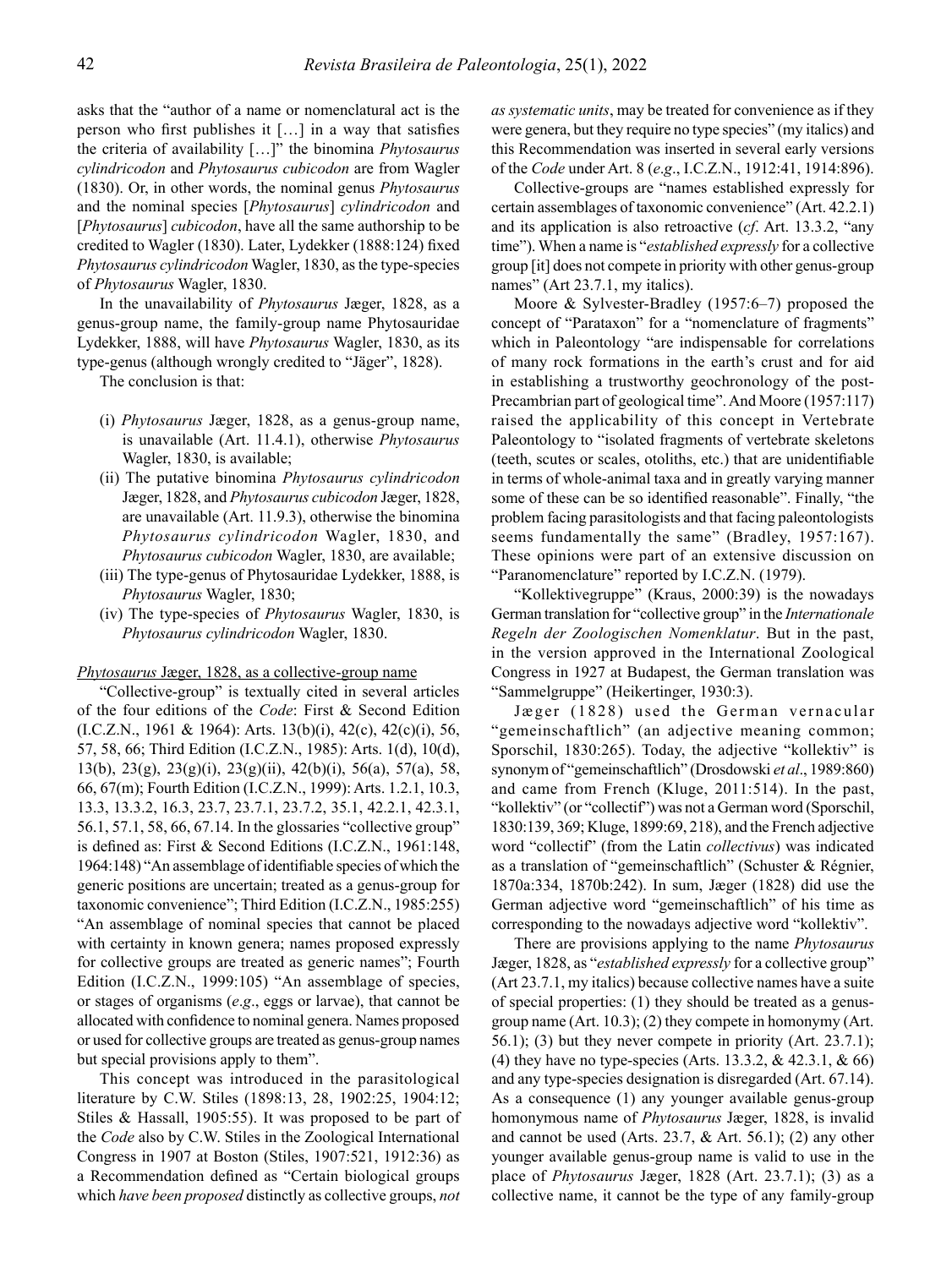name (I.C.Z.N., 1999:XIX-XX) because it does not follow the Principles of Coordination (Art. 43), Typification (Art. 61), and Binominal Nomenclature (Art. 5); and (4), by extension and analogy, it would also be rejected to serve formally as the eponym of any class-group name.

The conclusion is that:

- (i) The availability of *Phytosaurus* Jæger, 1828, as originally proposed as a collective name ("gemeinschaftliche Name") is sustained, and any discussion about which category it pertains turns out to be irrelevant because it should be treated as a genus-group name (Art. 10.3);
- (ii) The vernacular English phytosaur or its translation for other languages (phytosaure in French, Phytosaurier in German, fitossauro in Portuguese, fitosauro in Spanish, and so on) is a direct application of this name originally proposed in Latin (*Phytosaurus*);
- (iii) The availability of the nominal genus *Phytosaurus* Wagler, 1830, is sustained, but it is invalid because it is a junior homonym of *Phytosaurus* Jæger, 1828 (Art. 56.1);
- (iv) As *Phytosaurus* Jæger, 1828, is available as a collective-group, all coordinated names (*e*.*g*., Phytosauridae and, by extension, Phytosauria, Phytosauromorphi, and Phytosauriformes) are not coordinated to it (Art. 43), but to *Phytosaurus* Wagler, 1830;
- (v) As *Phytosaurus* Wagler, 1830, is available but invalid due to be a junior homonym of *Phytosaurus* Jæger, 1828, the coordinated names Phytosauridae (*cf*. Art. 39, type-genus), Phytosauria, Phytosauromorphi, and Phytosauriformes (by extension and analogy to Art. 39, eponym), are all available but invalid;
- (vi) Concerning the two new genus-group names ("zwei [...] neuen Reptiliengattungen") *Cylindricodon* and *Cubicodon*, both are available and valid originally as from Jæger (1828), even with no species associated, because they were originally described (*cf*. Arts. 12.1, & 67.2.2);
- (vii) The species-group names [*Phytosaurus*] *cylindricodon* and [*Phytosaurus*] *cubicodon*, not more from Jæger (1828), but now from Wagler (1830), are available, even associated with an invalid generic name (*cf*. Art. 11.9.3.1);
- (viii) It is necessary to associate both the available and valid genus-group names *Cylindricodon* and *Cubicodon* from Jæger (1828), respectively with both available and valid species-group homonymous names from Wagler (1830) as "*Cylindricodon cylindricodon* (Wagler, 1830)" and "*Cubicodon cubicodon* (Wagler, 1830)" in absolute tautonymy (Art. 68.4);
- (ix) The utility of *Cylindricodon cylindricodon* (Wagler, 1830) and *Cubicodon cubicodon* (Wagler, 1830) should be properly evaluated under taxonomic purposes, but nomenclaturally they are in accordance with the *Code* (Art. 51.3).

### **DISCUSSION**

*Cylindricodon cylindricodon* (Wagler, 1830) and *Cubicodon cubicodon* (Wagler, 1830), are based in the same individual specimen, but in different parts of this same specimen (Meyer, 1861:301; Huene, 1911:100; Hungerbühler, 1998:246). So, both names are mutually objective synonyms of each other and *Cylindricodon cylindricodon* has priority of page. As *Belodon plieningeri*, both binomina were considered as *nomina dubia* by many authors (*e*.*g*., Westphal, 1963:168; Gregory & Westphal, 1969:1296; Ballew, 1989:325; Hungerbühler, 1998:139; Hungerbühler & Hunt, 2000:471), but Hungerbühler (1998:246) rejected the idea of "invalidity" of *Cylindricodon cylindricodon* (as *Phytosaurus cylindricodon*) on the grounds of supposed poor preservation. The whole individual specimen was once identified as representing the same taxon named later as *Nicrosaurus kapffi* (Meyer, 1861:346; Huene, 1911:102) and, more recently, it was included in the new taxon introduced by Hungerbühler & Hunt (2000) as *Nicrosaurus meyeri* (Hungerbühler, 1998:139; Hungerbühler & Hunt, 2000:471).

In sum, *Cylindricodon cylindricodon*, *Cubicodon cubicodon*, and *Belodon plieningeri* had been considered as *nomina dubia* by many authors. Except for any declaration of the International Commission on Zoological Nomenclature (Art. 81) a *nomen dubium* cannot be suppressed (Art. 10.6). The *Code* (I.C.Z.N., 1999:111) defined *nomen dubium* as a "name of unknown or doubtful application". As noted by Mones (1989:232), a "*nomen dubium* denotes ignorance, incapability to interpret the facts, insufficient diagnosis, or actual poorness of the type specimen". *Nomina dubia* are ghosts wandering the nomenclatural eternity, haunting taxonomists and seeking their place in [paleo]zoology until a final judgment. In sum, *nomen dubium* has a stand-by status until clarification. It cannot be suppressed, disregarded, or ignored and all the passages of the *Code* dealing with a *nomen dubium* (I.C.Z.N., 1999:XXVII, Art. 75.5) are related to the designation of a neotype to replace an "unidentifiable name-bearing type".

Additional material with a gracile, extremely long and narrow snouted ("lange schmale Schnautze") was referred to *Belodon plieningeri* (Meyer, 1860a, 1861) and material with a robust tall rostral crest ("mehr noch durch Höhe als durch Breite") was assigned to a new species called *Belodon kapffi*, honoring the collector Sixt Friedrich Jacob von Kapff (Meyer, 1860b, 1861, 1863, 1864, 1865a, 1865b, 1866). Recently it was suggested (Zeigler *et al*., 2002, 2003) that the gracile and robust morphotypes in phytosaurs are related to sexual dimorphism and *plieningeri* gracile morphotype would represent the female, while *kapffi* robust morphotype would be the male (Kimmings, 2009:20; Kimming & Spielman, 2011:291). Both morphotypes came from the same locality (Meyer, 1861:256; Kapff, 1859:94, 1875:303) identified as probably Heslacher Wand (Hungerbühler, 1998:383).

Meanwhile, Fraas (1866:210) coined the genus-group name *Nicrosaurus* (the "Neckarsaur", lizard from the Neckar) for *B*. *kapffi* (as *"Kapffii"*, from Kapffius, the Latinized form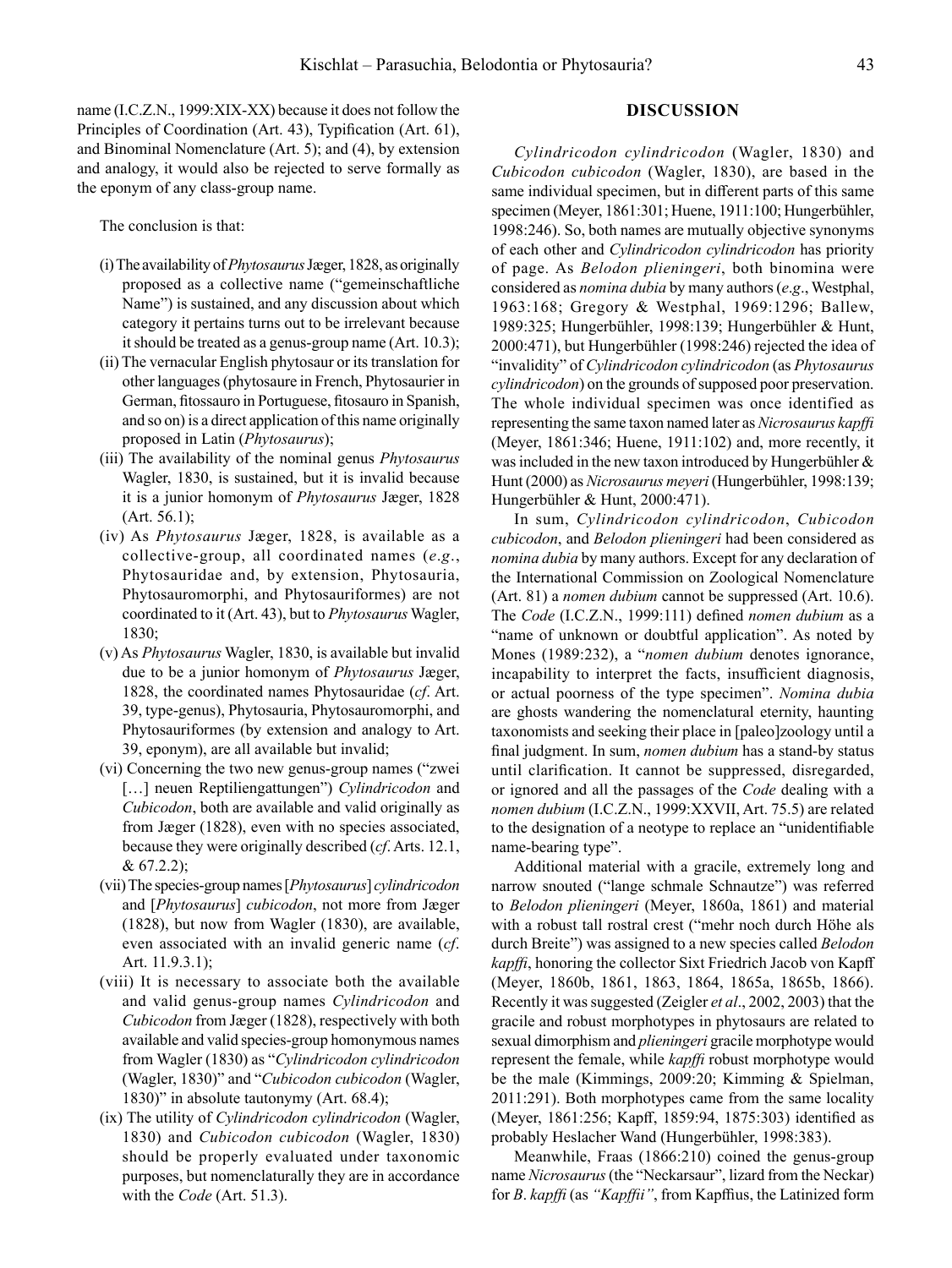for Kapff, *cf*. Arts. 31.1.1, & 33.4) giving a photograph of the skull (Fraas, 1866:209, fig. 75) and indicating Meyer (1863). "*Kapffii*" is an incorrect subsequent spelling, and it is not available (Art. 33.3) and should be automatically corrected to *"kapffi"*. Later, Mehl (1915:163) proposed *Lophoprosopus* also for *Belodon kapffi* (by monotypy, *Belodon buceros* Cope, 1881, was included with doubts, see Arts. 67.2.5, & 68.3). More recently, Hungerbühler & Hunt (2000:471), introduced the binomen *Nicrosaurus meyeri* for the long and narrow snouted taxon, with the holotype coming from a locality (quarry "Weißer Steinbruch", Pfaffenhofen; Hungerbühler & Hunt, 2000:474) which is not the same as Meyer's (1861) additional specimens.

*Belodon* (= *Nicrosaurus*) *kapffi* Meyer, 1860b, does not have a formally fixed lectotype (*cf*. I.C.Z.N. 2003b, Art. 74.7.3), but the specimen figured in Meyer (1861, plate 30) was improperly indicated as such (*cf*. Hungerbühler, 1998:35; Stocker & Butler, 2013:94). And it was noted (Hungerbühler & Hunt, 2000:475) that if a neotype is designated for *Belodon plieningeri*, the genus-group name *Nicrosaurus* Fraas, 1866, would turn to be a junior subjective synonym of *Belodon* Meyer, 1842, which does have priority.

Because *Belodon* Meyer, 1842, has priority over *Nicrosaurus* Fraas, 1866; the unavailability of *Phytosaurus* Jæger, 1828, as a genus-group name, and the invalidity of the junior homonym *Phytosaurus* Wagler, 1830, all coordinated names (*e*.*g*., Phytosauria and Phytosauridae) should be rejected. Otherwise, *Belodon* Meyer, 1842, has its own coordinated names (Belodontia Brauns, 1890, and Belodontidae Cope, 1871) that should be used in taxonomy in the same places (clades) of the current usage of Phytosauria and Phytosauridae (see Stocker & Butler, 2013; and Kammerer *et al*., 2016) preventing the creation of new names for old ones.

At this point, it is good to remember J.C. Bradley's preface of the First Edition of the *Code* (I.C.Z.N., 1961:IV) when he wrote that zoological nomenclature "has been the result of ignorance, of vanity, obstinate insistence on following individual predilections". But going back to Strickland *et al*. (1843:107), the first Code proposition when regarding the confusion of nomenclature in Zoology, and, as a consequence, the communication: "the practice of gratifying individual vanity by attempting on the most frivolous pretexts to cancel the terms established by original discoverers, and to substitute a new and unauthorized nomenclature in their place". Because of this, the "Law of Priority" was originally introduced (Strickland *et al*., 1843:108) to consider "those who are continually attempting to subvert the established language of zoology by substituting terms of their own coinage".

Nomenclature is "a system of names, and provisions for their formation and use" (I.C.Z.N., 1999:111). Otherwise, Taxonomy is "the theory and practice of classifying organisms" (I.C.Z.N., 1999:119). Therefore, Nomenclature concerns with "implications of the taxonomic operations in question and not the operations themselves" (I.C.Z.N., 1950:73-74). It "does not determine the inclusiveness or exclusiveness of any taxon, nor the rank to be accorded to

any assemblage of animals, but, rather, provides the name that is to be used for a taxon whatever taxonomic limits and rank are given to it" and "the device of name-bearing types allows names to be applied to taxa without infringing upon taxonomic judgment" (I.C.Z.N., 1999:XIX).

Until now there was no consensus about the authorships of Phytosauria and Phytosauridae (see Huene, 1911:120, 1922:158; Camp, 1930:139; Kuhn, 1933:17, 1961:93; Hofstetter, 1955:666; Gregory, 1962:653; Westphal, 1963:168, 1976:108; Doyle & Sues, 1995:546; Hungerbühler, 1998:17, 2002:380; Hungerbühler & Hunt, 2000:470). On the other hand, Belodontia was credited to Marsh (1896) by Kuhn (1961:93). In sum, there was a general preference in the usage of Phytosauria and Phytosauridae in the place of Belodontia and Belodontidae because *Phytosaurus* Jæger, 1828, was older than *Belodon* Meyer, 1842. But this is not correct because Belodontia and Belodontidae (1890 and 1871, respectively) are both older than Phytosauria and Phytosauridae (1896 and 1888, respectively), *Phytosaurus* Jæger, 1828, is not available as a genus-group name, and *Phytosaurus* Wagler, 1830, is invalid to be used.

Belodontia and Belodontidae, although older and nomenclaturally available and valid, are taxonomically weak as a representative of any group (or clade) because the type-material of *Belodon plieningeri* is undiagnostic inside phytosaurs. This problem was raised by Kammerer *et al*. (2016:18) when noting the nomenclatural application of the family-group name Phytosauridae in phylogenetic taxonomy. So, for nomenclatural stability in taxonomy, *Belodon plieningeri* should have a new and better type material.

# **CONCLUSIONS**

Taxonomy is not the goal of the present paper but there are potentially five binomina (using the invalid junior homonym *Phytosaurus* Wagler, 1830) for the same phytosaur taxon present in the Löwenstein Formation (Stubensandstein) of Baden-Württemberg (southern Germany). The gracile morphotype has four binomina available: *Phytosaurus* (= *Cylindricodon*) *cylindricodon* Wagler, 1830; *Phytosaurus* (= *Cubicodon*) *cubicodon* Wagler, 1830; *Belodon plieningeri*  Meyer, 1842, and the recently proposed *Nicrosaurus meyeri*  Hungerbühler & Hunt, 2000; and the robust morphotype has the binomen *Belodon* (= *Nicrosaurus*) *kapffi* Meyer, 1860b, available.

As shown, the name *Phytosaurus* Jæger, 1828, is not a genus-group name, and *Phytosaurus* Wagler, 1830, and its coordinated names Phytosauridae and Phytosauria, although available are all invalid in the light of the *Code*. Therefore, it is time to fix the higher-level taxonomy of phytosaurs. To complete this process, and using parsimony and the Principle of Priority, a request to the International Commission on Zoological Nomenclature to set aside under its plenary power (Arts. 75.5, & 81) the original syntypes of *Belodon plieningeri* Meyer, 1842, is necessary. There is a general agreement that they are lost and all the available illustrations (Meyer, 1844:43, plate 12, figs. 20 & 21; 1847:148, plate 20,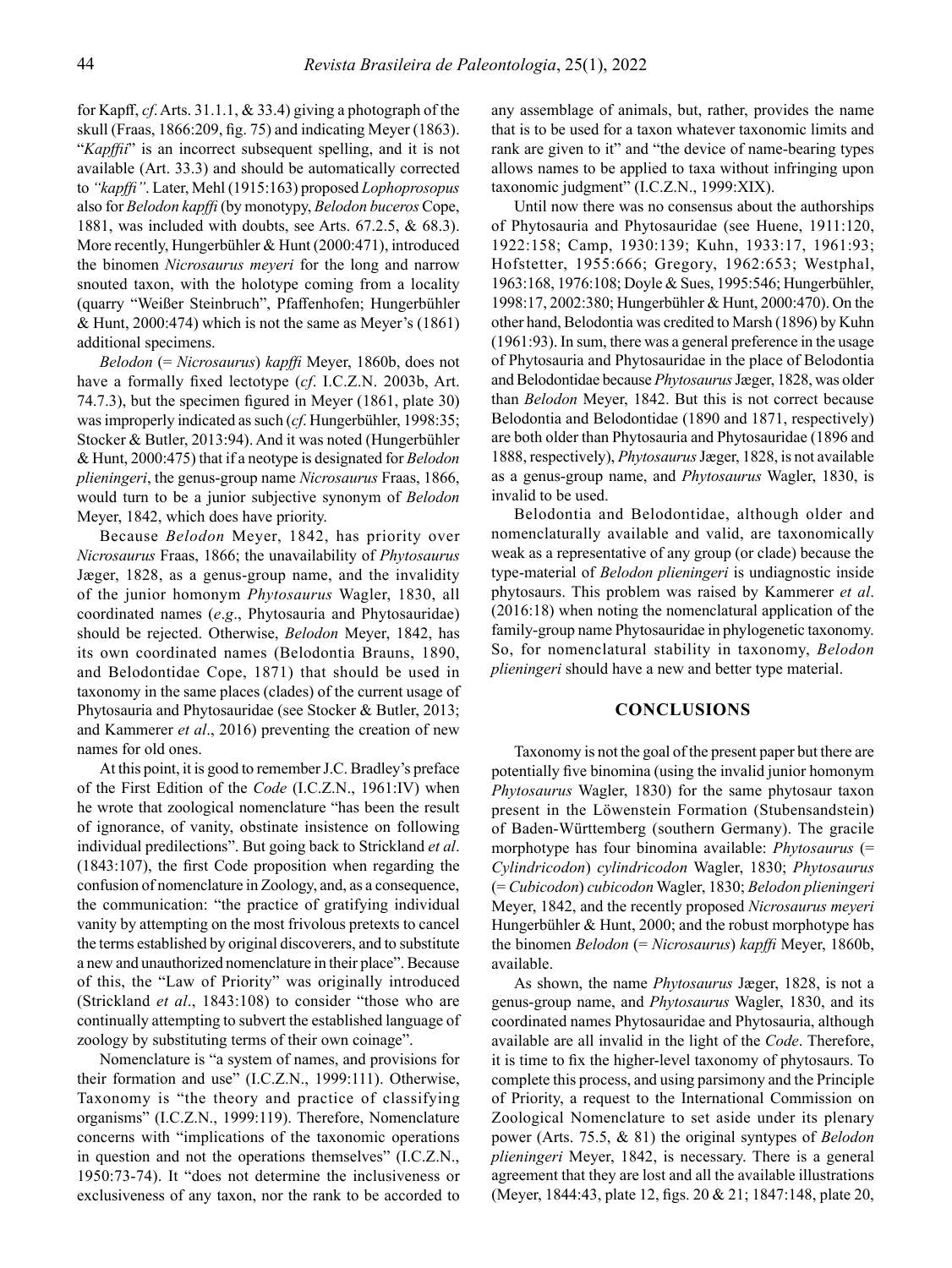figs. 2 & 3) of them are undiagnostic (*e*.*g*., Hungerbühler & Hunt, 2000:475). The neotype should be chosen among the assemblage of specimens described by Meyer (1861, 1865a), and the best specimen, as previously noted in Hungerbühler (1998:137) and Hungerbühler & Hunt (2000:475), will be that figured in Meyer (1861, plate 28; plate 29, figs.  $1-5 \&$ 8-10; and plate 37, fig. 27) and in Hungerbühler (1998:432- 433, figs. 2.45  $& 2.46$ ). It came from the same locality as also the suggested lectotype of *Belodon kapffi* which is probably Heslacher Wand (Hungerbühler, 1998:383). So, both supposed female and male name-bearing specimens and morphotypes came from the same type-locality.

This request should also include the suppression of both nominal genera *Cylindricodon* Jæger, 1828, and *Cubicodon* Jæger, 1828, as well of both nominal species [*Phytosaurus*] *cylindricodon* Wagler, 1830, and [*Phytosaurus*] *cubicodon* Wagler, 1830, in the prevailing usage (*cf*. Art. 23.9.1.1, Recommendation 23A) of both younger nominal genera *Belodon* Meyer, 1842, and *Nicrosaurus* Fraas, 1866, and both younger nominal species [*Belodon*] *plieningeri* Meyer, 1842, and [*Belodon*] *kapffi* Meyer, 1860b.

The result is that the younger genus-group name *Nicrosaurus* Fraas, 1866, will be only subsumed under the older *Belodon* Meyer, 1842, if the hypothesis of sexual dimorphism for gracile and robust forms applies, or in the subjective approach in naming a clade with both full sister taxa *plieningeri+kapffi* under the same genus-group name (as in Hungerbühler & Hunt, 2000, and Hungerbühler, 2002).

With these nomenclatural adjustments, the classgroup name Parasuchia Huxley, 1875, could well be used taxonomically. I propose that this name remains to be linked to Huxley's (1875) original phylogenetic hypothesis, naming a clade (stem) comprising the common ancestor of *Belodon* Meyer, 1842, and *Stagonolepis* Agassiz, 1844, which is not shared by *Crocodylus* Laurenti, 1768. So, this definition should be known as the "Parasuchian Hypothesis".

A nomenclatural synopsis is provided in [Appendix 1.](#page-12-0)

# **ACKNOWLEDGEMENTS**

I wish to thank A.M. Ribeiro (Museu de Ciências Naturais, Porto Alegre, Brazil), who offer me the first phytosaur from Brazil to study in 1990's, and for her unvaluable support in these several academic years when nobody believed that a phytosaur could be present in the Brazilian Triassic; R. Guzman-Gutierrez (Universidad Humanista de las Américas, Monterey, Mexico) and all the Wikipaleo community for several papers changed; and A.B. Heckert (Appalachian State University, Boone, U.S.A.) who provided a helpful review of an earlier version of the manuscript. This present subject was previously introduced in my doctoral thesis (Kischlat, 1993:40-41).

#### **REFERENCES**

Agassiz, L. 1844. *Monographie des poissons fossiles du vieux grés rouge ou système Dévonien (Old Red Sandstone) des*  *Iles Britanniques et de Russie*. Neuchatel, Soleure, 171 p. *doi:10.5962/bhl.title.5752*

- Appleby, R.M.; Charig, A.J.; Cox, C.B.; Kermack, K.A. & Tarlo, L.B.H. 1967. Reptilia. *Geological Society, London, Special Publications*, **2**:695–731. *doi:10.1144/GSL.SP.1967.002.01.47*
- Ballew, K.L. 1989. A phylogenetic analysis of Phytosauria from the Late Triassic of the Western United States. *In*: S.G. Lucas & A.P. Hunt, A.P. (eds.) *Dawn of the age of dinosaurs in the American southwest*, New Mexico Museum of Natural History, p. 309–339.
- Barrett, P.M. *et al*. 2020. The age of the Tashinga Formation (Karoo Supergroup) in the Mid-Zambezi Basin, Zimbabwe and the first phytosaur from mainland sub-Saharan Africa. *Gondwana Research*, **81**:445–460*. doi:10.1016/j.gr.2019.12.008*
- Baur, G. 1894. Bemerkungen über die Osteologie der Schläfengegend der höhoren Wirbeltiere. *Anatomische Anzeiger*, **10**:315–330.
- Bradley, J.C. 1957. Comment on the Moore/Sylvester-Bradley "Parataxa Plan". *The Bulletin of Zoological Nomenclature*, **15**:167–168.
- Brauns, D. 1890. Ein Beitrag zu der Stammesgeschichte de Sauropsiden. *Leopoldina*, **26**:147–152,160–164, 186–188, 201–203.
- Bronn, H.-G. 1835. *Lethaea geognostica, oder Abbildungen und Beschreibungen der für die Gebirges-Formationen bezeichnendsten Versteinerungen*. Erster Band. Stuttgart, Schweizerbart's Verlagshandlung, p. 97–192. *doi:10.5962/bhl. title.59080*
- Camp, C.L. 1930. A study of the phytosaurs with description of new material from western North America. *Memoirs of the University of California*, **10**:xi+174.
- Chatterjee**,** S. 1974. A rhynchosaur from the Upper Triassic Maleri Formation of India. *Philosophical Transactions of the Royal Society of London (B. Biological Sciences)*, **267**:209–261. *doi:10.1098/rstb.1974.0001*
- Chatterjee, S. 1978. A primitive parasuchid (phytosaur) reptile from the Upper Triassic Maleri Formation of India. *Palaeontology*, **21**:83–127.
- Chatterjee, S. 2001. *Parasuchus hislopi* Lydekker, 1885 (Reptilia, Archosauria): proposed replacement of the lectotype by a neotype. *The Bulletin of Zoological Nomenclature*, **58**:34–36.
- Cope, E.D. 1869. Synopsis of the extinct Batrachia, Reptilia and Aves of North America. *Transactions of the American Philosophical Society (New Series)*, **14**:1–104.
- Cope, E.D. 1871. On the Systematic Arrangement of the Reptilia. *Proceedings of the American Association for the Advancement of Science*, **19**:226–238.
- Cope, E.D. 1881. *Belodon* in New Mexico. *The American Naturalist*, **15**:922–923.
- Doyle, K.D. & Sues, H.-D. 1995. Phytosaurs (Reptilia: Archosauria) from the Upper Triassic New Oxford Formation of York County, Pennsylvania. *Journal of Vertebrate Paleontology*, **15**:545–553. *doi:10.1080/02724634.1995.10011247*
- Drosdowski, G. *et al*. 1989. *Duden Deutsches Universalwörterbuch*. Mannheim, Wien, Zürich, Dudenverlag, 1816 p.
- Dubois, A. 1984. La nomenclature supragénérique des amphibiens anoures. *Mémoires du Muséum National d'histoire naturelle (Série A, Zoologie)*, **131**:1–64.
- Ezcurra, M.D.; Jones, A.S.; Gentil, A.R. & Butler, R.J. 2021. Early Archosauromorphs: The crocodile and dinosaur precursors. *In*: D. Alderton & S.A. Elias *Encyclopedia of Geology*, Second Edition, Academic Press, p. 175–185. *doi:10.1016/B978-0-12- 409548-9.12439-X*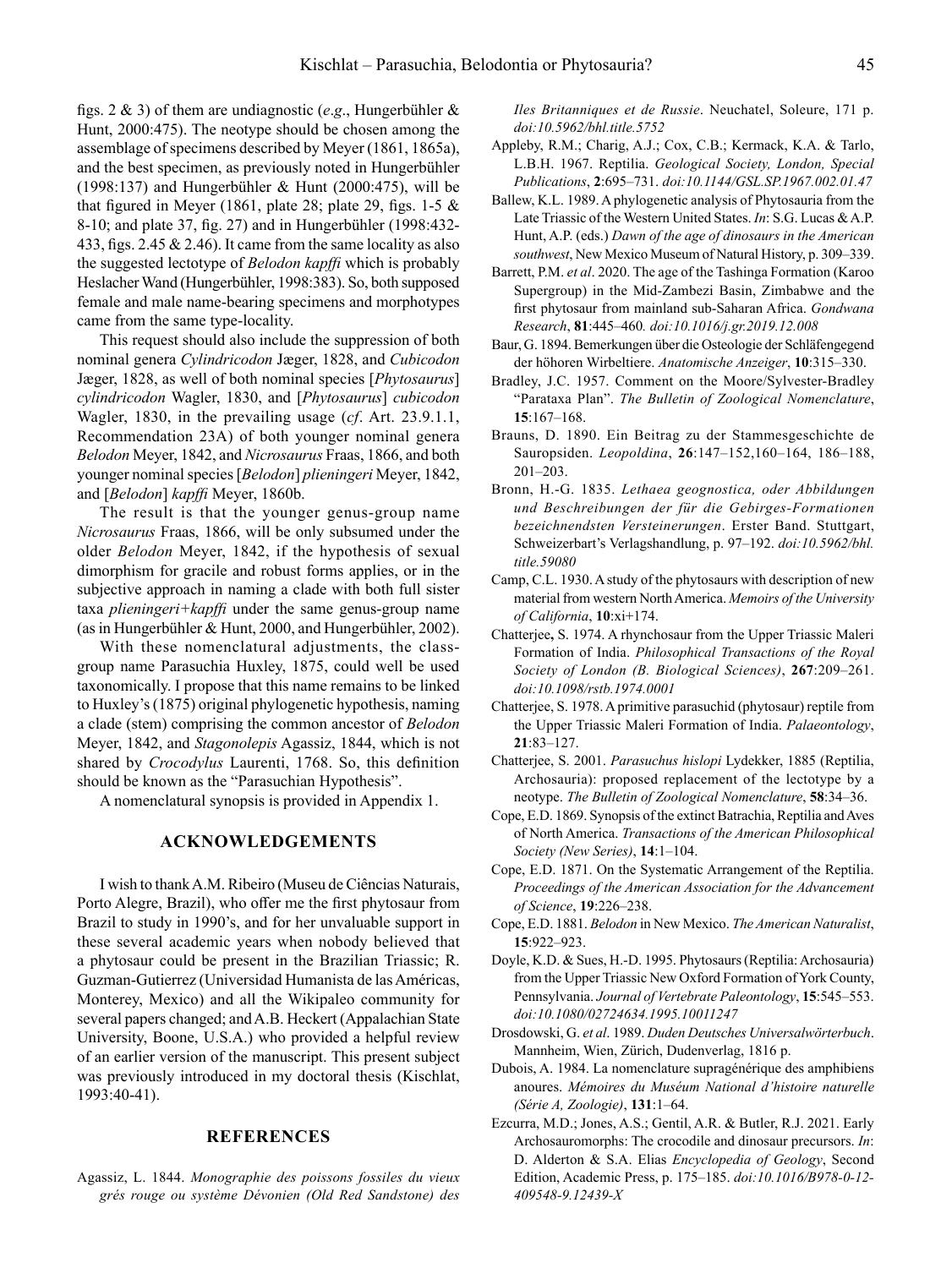- Ezcurra, M.D. *et al*. 2020. Enigmatic dinosaur precursors bridge the gap to the origin of Pterosauria. *Nature*, **588**:445-449. *doi:10.1038/s41586-020-3011-4*
- Fischer-von-Waldheim, G. 1847. Bemerkungen über das Schaedel-Fragment, welches Herr Major Wangenheim von Qualen in dem West-Ural endecky und der Gesellschaft zur Beuertheilung vorgelegt hat. *Bulletin de la Société impériale des naturalistes de Moscou*, **20**:263–267.
- Fraas, O. 1866. *Vor der Sündfluth! Eine Geschichte der Urwelt*. Stuttgart, Hoffmann'sche Verlags-Buchhandlung, 516 p.
- Gower, D.J. & Walker, A.D. 2002. New data on the braincase of the aetosaurian archosaur (Reptilia: Diapsida) *Stagonolepis robertsoni* Agassiz. *Zoological Journal of the Linnean Society*, **136**:7–23. *doi:10.1046/j.1096-3642.2002.00023.x*
- Gray, J.E. 1844. *Catalogue of the tortoises, crocodiles, and amphisbaenians, in the collection of the British Museum.* London, Trustees of the British Museum, viii+80 p.
- Gray, J.E. 1862. A synopsis of the species of crocodiles. *The Annals and Magazine of Natural History (Third Series)*, **10**:265–274.
- Gray, J.E. 1874. On *Crocodilus johnstoni*, Krefft. *Proceedings of the Scientific Meetings of the Zoological Society of London*, **1874**:177–178.
- Gregory, J.T. 1962. The genera of phytosaurs. *American Journal of Science*, **260**:652–690. *doi:10.2475/ajs.260.9.652*
- Gregory, J.T. 1969. Evolution und interkontinentale Beziehungen der Phytosauria (Reptilia). *Paläontologisch Zeitschrifft*, **43**:037–051. *doi:10.1007/BF02987926*
- Gregory, J.T. & Westphal, F. 1969. Remarks on the phytosaur genera of the European Trias. *Journal of Paleontology*, **43**:1296–1298.
- Hay, O.P. 1930. Second bibliography and catalogue of the fossil Vertebrata of North America. Volumen II. *Publication, Carnegie Institution*, **390**:xiv+1074.
- Heikertinger, F. 1930. Internationale Regeln der Zoologischen Nomenklatur. Vorbemerkung zur Herausgabe. *Koleopterologische Rundschau*, **16**:1–15.
- Hemming, F. 1958. Problems involved in the stabilisation of the names for Orders, Classes and Taxa of Higher Rank. *The Bulletin of Zoological Nomenclature*, **15**:489–496.
- Hoernes, R. 1884. *Elemente der Palaeontologie (Palaeozoologie)*. Leipzig, Verlag von Veit & Comp., xvi+594 p. *doi:10.5962/ bhl.title.14950*
- Hofstetter, R. 1955. Thecodontia. *In*: J. Piveteau *Traité de Paléontologie*, Tome V, Masson et C<sup>ie</sup>, Éditeurs, p. 665–694.
- Huene, F. von 1911. Beiträge zur Kenntnis und Beurteilung der Parasuchier. *Geologische und Palæontologische Abhandlungen (Neue Folge)*, **10**:65–122.
- Huene, F. von 1922. Neue Beiträge zur Kenntnis der Parasuchier. *Jahrbuch der Preußischen Geologischen Landesanstalt*, **42**:59–160.
- Hungerbühler, A. 1998. *Cranial anatomy and diversity of the Norian phytosaurs of Southwestern Germany*. Faculty of Science (Department of Earth Sciences), University of Bristol, D.Sc. thesis, 465 p.
- Hungerbühler, A. 2001. Comment on the proposed designation of a neotype for *Parasuchus hislopi* Lydekker, 1885 (Reptilia, Archosauria). *The Bulletin of Zoological Nomenclature*, **58**:228–229.
- Hungerbühler, A. 2002. The Late Triassic phytosaur *Mystriosuchus westphali*, with a revision of the genus. *Palaeontology*, **45**:377– 418. *doi:10.1111/1475-4983.00242*
- Hungerbühler, A. & Hunt, A.P. 2000. Two new phytosaur species (Archosauria, Crurotarsi) from the Upper Triassic

of southwest Germany. *Neues Jahrbuch für Geologie und Paläontologie (Monatshefte)*, **2000**:467–484. *doi:10.1127/ njgpm/2000/2000/467*

- Hunt, A.P. & Lucas, S.G. 1989. New genotype designations for the phytosaurs *Mystriosuchus* and *Rutiodon* with a discussion of the taxonomic status of *Mystriosuchus*, *Clepsysaurus* and *Rutiodon*. *In*: S.G. Lucas & A.P. Hunt (eds.) *Dawn of the Age of Dinosaurs in the American Southwest*, New Mexico Museum of Natural History, p. 340–348.
- Huxley, T.H. 1859. On the *Stagonolepis robertsoni* (Agassiz) of the Elgin sandstones; and on the recently discovered footmarks in the sandstones of Cummingstone. *The Quarterly Journal of the Geological Society of London*, **15**:440–460. *doi:10.1144/GSL. JGS.1859.015.01-02.54*
- Huxley, T.H. 1870. On the Classification of the Dinosauria, with observations on the Dinosauria of the Trias. *The Quarterly Journal of the Geological Society*, **26**:32–51. *doi:10.1144/GSL. JGS.1870.026.01-02.09*
- Huxley, T.H. 1875. On *Stagonolepis Robertsoni*, and the evolution of the Crocodilia. *The Quarterly Journal of the Geological Society*, **31**:423–438. *doi:10.1144/GSL.JGS.1875.031.01-04.29*
- Huxley, T.H. 1877. The Crocodilian remains found in the Elgin Sandstones with remarks on the ichnites of Cummingstone. *Memoirs of the Geological Survey of the United Kingdom*, **3**:1–58.
- I.C.Z.N. (International Commission on Zoological Nomenclature). 1912. Règles internationales de la Nomenclature zoologique. *In*: INTERNATIONAL ZOÖLOGICAL CONGRESS, 7. Cambridge, *Proceedings*, The University Press, p. 39–53.
- I.C.Z.N. (International Commission on Zoological Nomenclature). 1914. Règles internationales de la Nomenclature zoologique adoptées par les Congrès internationaux de Zoologie. *In*: CONGRÈS INTERNATIONAL DE ZOOLOGIE, 9. Rennes, *Compte-Rendu*, Imprimerie Oberthür, p. 895–915.
- I.C.Z.N. (The International Commission on Zoological Nomenclature). 1950. The Official Record of Proceedings of the International Commission on Zoological Nomenclature at its Session held in Paris in July 1948: Conclusions of Fourth Meeting (concluding portion). *The Bulletin of Zoological Nomenclature*, **4**:63–82.
- I.C.Z.N. (The International Commission on Zoological Nomenclature). 1957. *Copenhagen decisions on Zoological Nomenclature. Additions to, and modifications of, the Règles Internationales de la Nomenclature Zoologique*. London, International Trust for Zoological Nomenclature, 135 p. *doi:10.5962/bhl.title.50030*
- I.C.Z.N. (International Commission on Zoological Nomenclature). 1961. *Code International de Nomenclature Zoologique adopté par le XV*<sup>e</sup>  *Congrès International de Zoologie. International Code of Zoological Nomenclature adopted by the XV International Congress of Zoology*. London, The International Trust for Zoological Nomenclature, 176 p. *doi:10.5962/bhl. title.50303*
- I.C.Z.N. (International Commission on Zoological Nomenclature). 1964. *Code International de Nomenclature Zoologique adopté par le XV*<sup>e</sup>  *Congrès International de Zoologie. International Code of Zoological Nomenclature adopted by the XV International*  Congress of Zoology. 2<sup>ª</sup> ed. London, The International Trust for Zoological Nomenclature, 176 p. *doi:10.5962/bhl.title.50606*
- I.C.Z.N. (International Commission on Zoological Nomenclature). 1979. Further proposed amendments to the International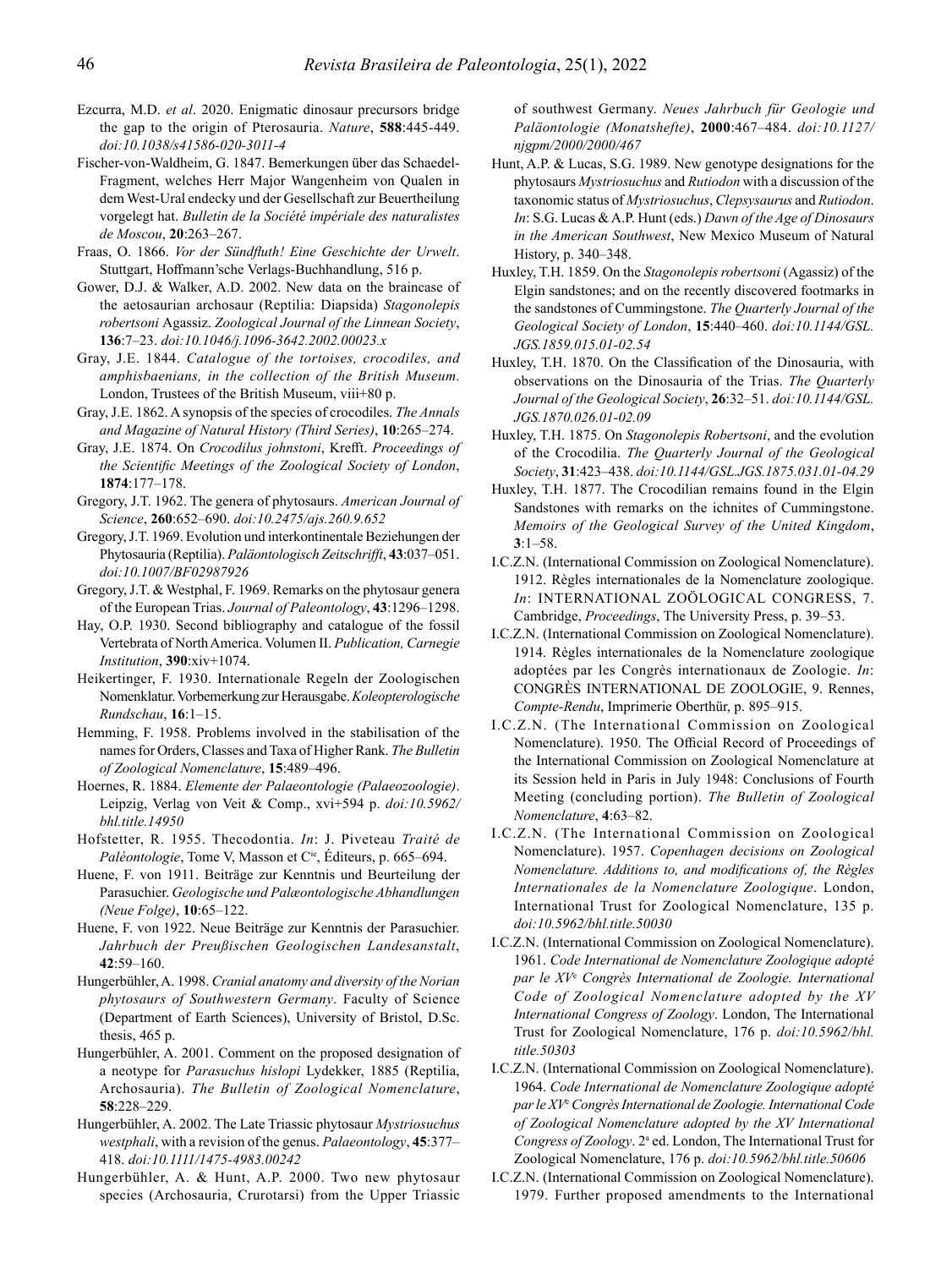Code of Zoological Nomenclature. *The Bulletin of Zoological Nomenclature*, **36**:1–64.

- I.C.Z.N. (International Commission on Zoological Nomenclature). 1985. *Code International de Nomenclature Zoologique adopté par la XX*<sup>e</sup>  *Assemblee Generale de l'Union Internationale des Sciences Biologiques. International Code of Zoological Nomenclature adopted by the XX General Assembly of the*  International Union of Biological Sciences. 3<sup>ª</sup> ed. London, The International Trust for Zoological Nomenclature, 338 p. *doi:10.5962/bhl.title.50611*
- I.C.Z.N. (International Commission on Zoological Nomenclature). 1999. *International Code of Zoological Nomenclature adopted by the International Union of Biological Sciences.* 4ª ed. London, International Trust for Zoological Nomenclature, The Natural History Museum, 306 p. *doi:10.5962/bhl.title.50608*
- I.C.Z.N. (International Commission on Zoological Nomenclature). 2003a. *Parasuchus hislopi* Lydekker, 1885 (Reptilia, Archosauria): lectotype replaced by a neotype. *The Bulletin of Zoological Nomenclature*, **60**:174–175.
- I.C.Z.N. (International Commission on Zoological Nomenclature). 2003b. Declaration 44. Amendment of Article 74.7.3. *The Bulletin of Zoological Nomenclature*, **60**:263.
- Jæger, G.F. 1828. *Über die fossile Reptilien, welche in Würtemberg aufgefunden worden sind*. Stuttgart, J.B. Metzler'schen Buchhandlung, vi+48 p. *doi:10.5962/bhl.title.4689*
- Kammerer, C.F.; Butler, R.J.; Bandyopadhyay, S. & Stocker, M.R. 2016. Relationships of the Indian phytosaur *Parasuchus hislopi* Lydekker, 1885. *Papers in Palaeontology*, **2**:1–23. *doi:10.1002/ spp2.1022*
- Kapff, S.F.J. von 1859. Ueber einen Sauder des Stubensandsteins. *Jahreshefte des Vereins f*ü*r vaterländische Naturkunde in W*ü*rttemberg*, **15**:93–96.
- Kapff, S.F.J. von 1875. Ueber einen neuen Fund von Saurierresten im Stubensandstein. *Verhandlungen der kaiserlich-k*ö*niglichen geologischen Reichsanstalt*, **1875**:303–304.
- Kimmig, J. 2009. *Functional morphology and systematic palaeontology of the Phytosauria (Archosauria; Crurotarsi) and the development of their Late Triassic habitats*. Imperial College of London, M.Sc. thesis, 118 p.
- Kimmig, J. & Spielman, J. 2011. Biologic factors influencing phytosaur (Archosauria: Phytosauridae) taxonomy: a prospectus. *New Mexico Museum of Natural History and Science Bulletin*, **53**:289–294.
- Kischlat, E.-E. 2002. Tecodôncios: A Aurora dos Arcossáurios no Triássico. *In*: M. Holz & L.F. de Ros (eds.) *Paleontologia do Rio Grande do Sul*, Universidade Federal do Rio Grande do Sul, p. 246–272.
- Kischlat, E.-E. 2003. *Padrão muscular da coxa de arcossauromorfos* fósseis. Aplicação do *cladismo reverso e teste de hipóteses*. Universidade Federal do Rio Grande do Sul, Porto Alegre, D.Sc. thesis, xii+332 p.
- Kischlat, E.-E. & Lucas, L. 2003. A phytosaur from the Upper Triassic of Brazil. *Journal of Vertebrate Paleontology*, **23**:164–467. *doi:10.1671/0272-4634(2003)023[0464:APFTU T]2.0.CO;2*
- Kluge, F. 1899. *Etymologisches Wörterbuch der deutschen Sprache*. 6a ed. Straßburg, Karl J. Trübner, 510 p.
- Kluge, F. 2011. *Etymologisches Wörterbuch der deutschen Sprache*. 25a ed. (E. Seebold). Berlin/Boston, Walter de Gruyter GmbH & Co., 1021 p.
- Kraus, O. (ed.) 2000. *Internationale Regeln für die Zoologische Nomenklatur. Angenommen von International Union of*

Biological Sciences. Offizieller deutscher Text. 4<sup>a</sup> ed. Keltern-Weiler, Goecke & Evers, 232 p.

- Kuhn, O. 1933. Pars 58. Thecodontia. *In*: W. Quenstedt (ed.)*Fossilium Catalogus, I: Animalia*, W. Junk, 32 p.
- Kuhn, O. 1961. Pars 99. Reptilia, Supplementum I(2). Protosauria (Prolacertilia), Eosuchia, Proganosauria (Mesosuaria), Trilophosauria, Amphisbaenia, Captorhinomorpha, Diadectomorpha, Pareiasauria, Procolophonia, Pterosauria, Rhynchocephalia, Thecodontia, Ichtyosauria, Pelycosauria. *In*: F. Westphal (ed.) *Fossilium Catalogus, I: Animalia*, Uitgeverij Dr. W. Junk, 163 p.
- Laurenti, J.N. 1768. *Specimen medicum, exhibens synopsin reptilium emendatam cum experimentis circa venena et antidota reptilium austriacorum*. Viennæ, Aulæ Typographi, 217 p. *doi:10.5962/ bhl.title.5108*
- Long, R.A. & Murry, P.A. 1995. Late Triassic (Carnian and Norian) tetrapods from the southwestern United States. *Bulletin, New Mexico Museum of Natural History and Science*, **4**:v+254.
- Loveridge, A. 1946. *Reptiles of the Pacific World*. 2<sup>a</sup> ed. New York, Macmillan, 259 p.
- Lydekker, R. 1883. Synopsis of the Fossil Vertebrata of India. *Records of the Geological Survey of India*, **16**:61–93.
- Lydekker, R. 1885. The Reptilia and Amphibia of the Maleri and Denwa groups. *Palaeontologia Indica (Serie 4)*, **1**:1–38.
- Lydekker, R. 1888. *Catalogue of the fossil Reptilia and Amphibia in the British Museum (Natural History). Part I.* London, Trustees British Museum (Natural History), 309 p. *doi:10.5962/bhl. title.61848*
- Mantell, G.A. 1825. Notice on the *Iguanodon*, a newly discovered fossil reptile, from the sandstone of the Tilgate Forest, in Sussex. *Philosophical Transactions of the Royal Society*, **115**:179–186. *doi:10.1098/rstl.1825.0010*
- Marsh, O.C. 1895. On the affinities and classification of the dinosaurian reptiles. *The American Journal of Science (Third Series)*, **50**:483–498. *doi:10.2475/ajs.s3-50.300.483*
- Marsh, O.C. 1896. The dinosaurs of North America. *United States Geological Survey Annual Report*, **16**:133–244. *doi:10.5962/ bhl.title.60562*
- Mayr, E. 1969. *Principles of Systematic Zoology*. New York, McGraw-Hill Publishing Company Ltd., 428 p.
- McGregor, J.H. 1906. The Phytosauria, with special reference to *Mystriosuchus* and *Rhytidodon*. *Memoirs of the American Museum of Natural History*, **9**:29V101.
- Mehl, M.G. 1915. The Phytosauria of the Trias. *The Journal of Geology*, **23**:129–165.
- Meyer, C.H. von 1832. *Palaeologica zur Geschichte der Erde und ihrer Geschöpfe*. Frankfurt am Main, Siegmund Schmerber, 560 p. *doi:10.3931/e-rara-14668*
- Meyer, C.H. von 1842. Labyrinthodonten-Genera: *Mastodonsaurus*, *Capitosaurus* und *Metopias* und deren Arten; *Belosaurus Plieningeri* im Keuper Württembergs; *Simosaurus* in Deutschland; *Glaphyrorhynchus Aalensis* im Untereisenoolith und *Brachytaenius perenis* im gelben Jurakalk W*ürttembergs; Pterodactylus Meyeri* von Kelheim; *Prosopon* undl *Pithonoton*-Arten daselbst. *Neues Jahrbuch für Mineralogie,Geognosie, Geologie und Petrefakten-Kunde*, **1842**:301–304.
- Meyer, C.H. von 1844. Fossile Knochen aus dem Keuper. *In*: C.H. von Meyer & T. Plininger *Beiträge zur Paläontologie Wüttemberg's, enthaltend die fossilen Wirbeltierreste aus dem Triasgebilden mit besonderer Rücksicht auf die Labyrinthodonten des Keupers*, E. Schweizerbart, p. 1–45.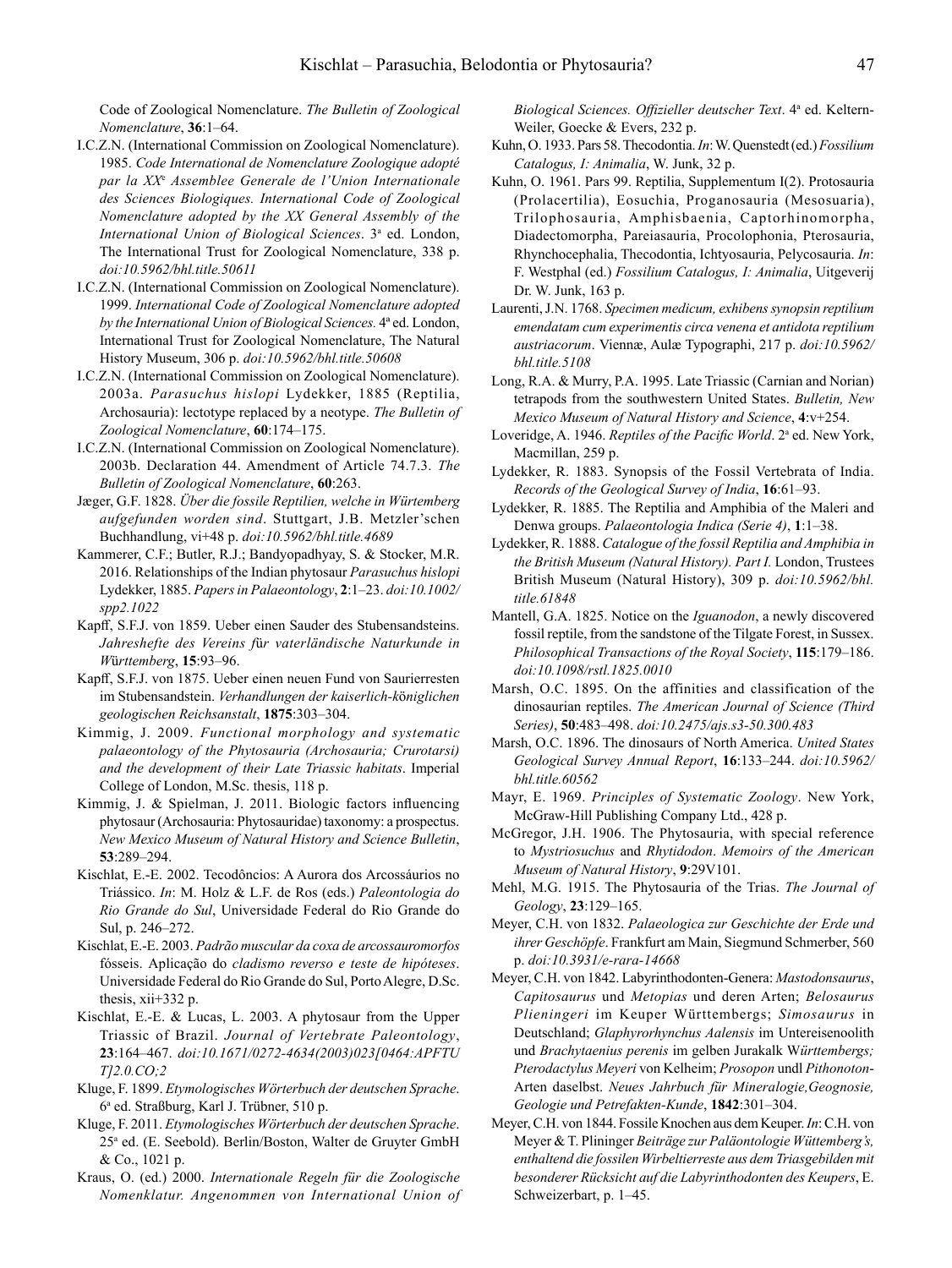- Meyer, C.H. von 1847. Die Saurier de Muschelkalkes mit Rucksicht auf die Saurier aus Buntem Sandstein und Keuper. *In*: C.H. von Meyer *Zur Fauna der Vorwelt*, Zweite Abtheilung, Heinrich Keller, viii+167 p.
- Meyer, C.H. von 1860a. Über *Rhamphorhynchus Gemmingi* u. *Chimaera (lschyodon) Quenstedti* v. Solenhofen; Unterschiede zwischen älteren und jüngeren Panzer-Sauriern, *Belodon* etc.; tertiäre Eingeweide-Würmer, *Mermis antiqua*. *Neues Jahrbuch für Mineralogie, Geognosie, Geologie und Petrefakten-Kunde*, **1860**:210–212.
- Meyer, C.H. von 1860b. *Belodon* im Stubensandstein von Stuttgart; *Acteosaurus Tommasinii* aus Neocomien? des Karstes; *Rhinoceros Mercki* bei Triest und im Mainzer Becken; Knochen-Höhlen an der Lahn von zweierlei Alter; *Palaeomeryx pygmaeus* und *Sus Belsiacus* von Günzburg; *Trionyx*-Eier im Mainzer Becken; *Emys* im diluvialen Kalke von Cannstadt; Unterabtheilung von *Salamandra* und *Polysemia*, *Heliarchon* etc.; *Lamprosaurus Goepperti* aus Muschelkalk Schlesiens; *Phanerosaurus Naumanni* im Rothliegenden von Zwickau*. Neues Jahrbuch für Mineralogie, Geognosie, Geologie und Petrefakten-Kunde*, **1860**:556–560.
- Meyer, C.H. von 1861. Reptilien aus dem Stubensandstein des oberen Keupers. *Palæontographica*, **7**:253–346.
- Meyer, C.H. von 1863. Der Schädel des *Belodon* aus dem Stubensandstein des oberen Keupers. *Palæontographica*, **10**:227–246.
- Meyer, C.H. von 1864. Neue Schildkröte, *Parachelys*, *Eichstättensis*, aus dem lithographischen Schiefer; ein neuer Fisch, *Archaeotylus ignotus*; *Prosopon Neuhausense* aus dem weissen Jura von Amstetten; *Prosopon Mitella* aus dem weissen Jura der Geisslinger Steige; über eigenthümliche Knochen (*Amphicyon*?) von Flörsheim; genauere Angaben über den Kiefer von *Belodon Plieningeri*. *Neues Jahrbuch für Mineralogie, Geologie und Palaeontologie*, **1864**:206–211.
- Meyer, C.H. von 1865a. Reptilien aus dem Stubensandstein des oberen Keupers. *Palaeontographica*, **14**:99–124.
- Meyer, C.H. von 1865b. Über einen tertiären Thon bei Nierstein mit Resten von *Meletta* und *Arnphisyle Heinrichi;* über das Vorkommen ähnlicher Thone (*Meletta*-Schichten) an anderen Örten; Übersicht der in den Tertiär-Gebilden von Eggingen bei Ulm vorkommenden Wirbelthiere; über Prosoponiden aus dem weissen Jura Schwabens; über *Belodon* aus dem Stubensandstein bei Stuttgart. *Neues Jahrbuch für Mineralogie, Geologie und Palaeontologie*, **1865**:215–221.
- Meyer, C.H. von 1866. Über *Belodon*; über *Rhinoceros* und *Mastodon*-Zähne; *Cervus diluvianus* im Sande von Mosbach; Riesensalamander und andere Thierreste aus der Molasse von Reisenberg; *Palaeomeryx* aus dem Süsswasserkalk von Steinheim; Pachydermen von Eggingen; über *Cratylns truncatus*, eine neue, zu den Prosoponiden gehörige Versteinerung aus dem weissen Jura von Einsingen. *Neues Jahrbuch für Mineralogie, Geologie und Palaeontologie*, **1866**:575–378.
- Mones, Á. 1989. *Nomen dubium* vs. *nomen vanum*. *Journal of Vertebrate Paleontology*, **9**:232–234. *doi:10.1080/02724634. 1989.10011757*
- Moore, R.C. 1957. Copy of a letter dated 13th July. *The Bulletin of Zoological Nomenclature*, **15**:116–117.
- Moore, R.C. & Sylvester-Bradley, P.C. 1957. Proposed insertion in the "Règles" of provisions recognizing "Parataxa" as a special category for the classification and nomenclature of discrete fragments or of life-stages of animals which are inadequate for identification of whole-animal taxa, with proposals of procedure

for the nomenclature of "Parataxa". *The Bulletin of Zoological Nomenclature*, **15**:5–13.

- Nicholson, H.A. 1879. *A Manual of Palæontology for the use of students, with a general introduction on the Principles of Palæontology.* Volumen 2. 2nd Edition. Edinburgh and London, William Blackwood and Sons, xiv+531 p. *doi:10.5962/bhl. title.19698*
- Nopcsa, F. von 1928. The genera of reptiles. *Palaeobiologica*, **1**:163–188.
- Owen, R. 1842. Report on British fossil reptiles. Part II. *Report of the British Association for Advancement of Science*, **11**:60–204.
- Padian, K.; Hutchinson, J.R. & Holtz, T.R. Jr. 1999. Phylogenetic definitions and nomenclature of the major taxonomic categories of the carnivorous Dinosauria (Theropoda). *Journal of Vertebrate Paleontology*, **19**:69–80. *doi:10.1080/02724634.1999.10011123*
- Pan, T.; Miao, J.-S.; Zhang, H.-B.; Yan, P.; Lee, P.-S.; Jiang, X.-Y.; Ouyang, J.-H.; Deng, Y.-P.; Zhang, B.-W. & Wu, X.-B. 2020. Near-complete phylogeny of extant Crocodylia (Reptilia) using mitogenome-based data. Z*oological Journal of the Linnean Society*, **191**:1075-1089. *doi:10.1093/zoolinnean/zlaa074*
- Plieninger, T. 1857. *Belodon plieningeri*. H. v. Meyer. Ein Saurier der Keuperformation. *Württembergische naturwissenschaftliche Jahreshefte*, **8**:389–524.
- Romer, A.S. 1956. *Osteology of reptiles.* Chicago & London, University of Chicago Press, xxi+772 p.
- Romer, A.S. 1966. *Vertebrate paleontology*. 3ª ed. Chicago and London, The University of Chicago Press, x+468 p.
- Ross, F.D.; VanTomme, M. & Kischlat, E.-E. 2010. Order Crocodylia Loveridge, 1946, recommended. *Crocodile Specialist Group Newsletter*, **29**:25–26.
- Schuster, E.W.T. & Régnier, A. 1870a. *Nouveau dictionnaire des langues Allemande et Française contenant, outre la definition des mots, l'indication de leur origine et de leurs affinités étimologiques, le génitif singulier et le pluriel des substantifs, les formes irrégulières des verbs et l'explication des terms techniques surtout de ceux qui sont propres aux sciences médicales et naturelles, a la jurisprudence, au commerce, aux chemins de fer, a la télégraphie, etc. etc. etc. Neues und Vollständiges Wörterbuch der Deutschen und Französichschen Sprache. Mit Rücksicht auf Bregriffsbestimmung, Arsprung, Verwandtschaft, Amendung und Amwandlung der Wörter, und mit besondere Bezugnahme auf die in der Arzneikunde, den Naturwissechaften, dem Handel, den Eisenbahnen, der Telegraphie u. üblichen Kunft- und Fachausdrücke*. Tome premier/Erster Band. Allemand-Français/Deutsch-Französisch. 10<sup>a</sup> ed. Leipzig, J.J. Weber, Libraire-Éditeur/Verlagsbuchhandlung, 1044 p.
- Schuster, E.W.T. & Régnier, A. 1870b. *Nouveau dictionnaire des langues Allemande et Française contenant, outre la definition des mots, l'indication de leur origine et de leurs affinités étimologiques, le génitif singulier et le pluriel des substantifs, les formes irrégulières des verbs et l'explication des terms techniques surtout de ceux qui sont propres aux sciences médicales et naturelles, a la jurisprudence, au commerce, aux chemins de fer, a la télégraphie, etc. etc. etc. Neues und Vollständiges Wörterbuch der Deutschen und Französichschen Sprache. Mit Rücksicht auf Bregriffsbestimmung, Arsprung, Verwandtschaft, Amendung und Amwandlung der Wörter, und mit besondere Bezugnahme auf die in der Arzneikunde, den Naturwissechaften, dem Handel, den Eisenbahnen, der Telegraphie u. üblichen Kunft- und Fachausdrücke*. Second Tome/Zweiter Band, Français-Allemand/Französisch-Deutsch. 10<sup>a</sup> ed. Leipzig, J.J. Weber, Libraire-Éditeur/Verlagsbuchhandlung, 1079 p.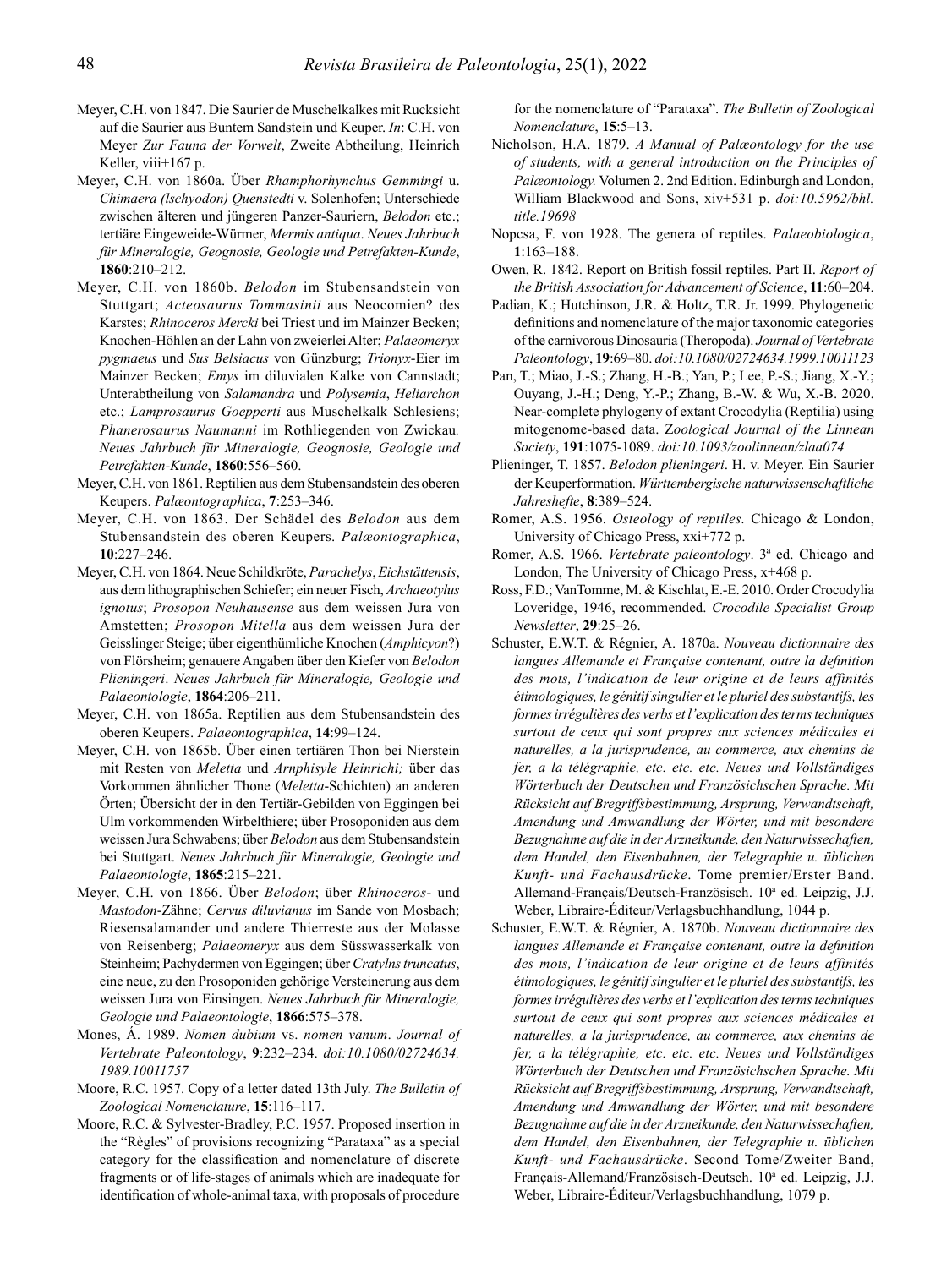- Sereno, P.C. 1991. Basal archosaurs: phylogenetic relationships and functional implications. *Memoir, Society of Vertebrate Paleontology*, **2**:1–53. *doi:10.1080/02724634.1991.10011426*
- Sereno, P.C. 2005. The logical basis of Phylogenetic Taxonomy. S*ystematic Biology,* **54**:595–619. *doi:10.1080/106351591007453*
- Sporschil, J. 1830. *A complete dictionary of the English and German and German and English languages, containing all the words in general use. Vollständiges Englisch-Deutsches und Deutsch-Englisches Wörterbuch, enthaltend alle im beiden Sprachen allgemein gebräuchliche Wörter*. Volume/Theil 2. German and English/Deutsch und Englisch. Leipzig, A.G. Liebeskind, 799 p.
- Stiles, C.W. 1898. Flukes and tapeworms of cattle, sheep, and swine, with special reference to the inspection of meats. *Bulletin, Bureau of Animal Industry*, **19**:11–136.
- Stiles, C.W. 1902. Two trematodes (*Monostomulum lentis* and *Acumodistomum ophthalmobium*) parasitic in the human eye. *Bulletin, Bureau of Animal Industry*, **35**:24–35.
- Stiles, C.W. 1904. Illustrated key to the Trematode parasites of man. *Bulletin, Hygienic Laboratory*, **17**:1–66.
- Stiles, C.W. 1907. Report of the International Commission on Zoological Nomenclature. *Science (New Series)*, 26:520-523. *doi:10.1126/science.26.668.520*
- Stiles, C.W. 1912. Report of the International Commission on Zoölogical Nomenclature. *In*: INTERNATIONAL ZOÖLOGICAL CONGRESS, 7. Cambridge, *Proceedings*, The University Press, p. 35–53.
- Stiles, C.W. & Hassall, A. 1905. The determination of generic types. And a list of roundworm genera, with their original and type species. *Bulletin, Bureau of Animal Industry*, **79**:1–150.
- Stocker, M.R. & Butler, R.J. 2013. Phytosauria. *In*: S.J. Nesbitt; J.B Desojo & R.B. Irmis (eds.) *Anatomy, Phylogeny and Palaeobiology of early archosaurs and their kin*, Geological Society of London, Special Publications, vol. 379, p. 91–117.
- Stocker, M.R.; Zhao, L.-J.; Nesbitt, S.J.; Wu, X.-C & Li, C. 2017. A short-snouted, Middle Triassic phytosaur and its implications for the morphological evolution and biogeography of Phytosauria. *Scientific Reports*, **7**:46028. *doi:10.1038/Srep46028*
- Strickland, H.E.; Henslow, J.S.; Phillips, J.; Shuckard, W.E.; Richardson, J.; Waterhouse, G.R.; Owen, R.; Yarrell, W.; Jenyns, L.; Darwin, C.; Broderip, W.J. & Westwood, J.O. 1843. Report of a Committee appointed "to consider of the rules by which the Nomenclature of Zoology may be established on a uniform and permanent basis". *Report of the British Association for the Advancement of Science*, **12**:105–121.
- Tatarinov, L.P. 1960. Otkrytiye psevdozukhiy v verkhney permi SSSR. *Paleontologicheskii Zhurnal*, **1960**:74–80.
- Wagler, J. 1830. *Natürliches System der Amphibien, mit vorangehender Classification der Säugthiere und Vögel*. München, J.G. Cotta'schen Buchhandlung, vi+354 p. *doi:10.5962/bhl. title.58730*
- Walker, A.D. 1961. Triassic reptiles from the Elgin area: *Stagonolepis*, *Dasygnathus* and their allies. *Philosophical Transactions of the Royal Society of London (B. Biological Sciences)*, **244**:103–204. *doi:10.1098/rstb.1961.0007*
- Westphal, F. 1963. Phytosaurier-Gattungen und -arten aus dem südwestdeutschen Keuper (Reptilia, Thecodontia). *Neues Jahrbuch für Geologie und Paläontologie (Abhandlungen)*, **118**:159–176.
- Westphal, F. 1976. Phytosauria. *In*: O. Kuhn (ed.) *Handbuch der Pal***ä***oherpetologie. Teil 13. Thecodontia*. Gustav Fischer Verlag, p. 99–120.
- Zeigler, K.E.; Lucas, S.G. & Heckert, A.B. 2002. The Late Triassic Canjilon Quarry (Upper Chinle Group, New Mexico) phytosaur skulls: evidence of sexual dimorphism in phytosaurs. *New Mexico Museum of Natural History and Science Bulletin*, **21**:179–88.
- Zeigler, K.E.; Lucas, S.G. & Heckert, A.B. 2003. Variation in the Late Triassic Canjilon quarry (Upper Chinle Group, New Mexico) phytosaur skulls: a case for sexual dimorphism. *Paläontologische Zeitschrift*, **77**:341–351.

*Received in 25 May, 2021; accepted in 13 February, 2022.*